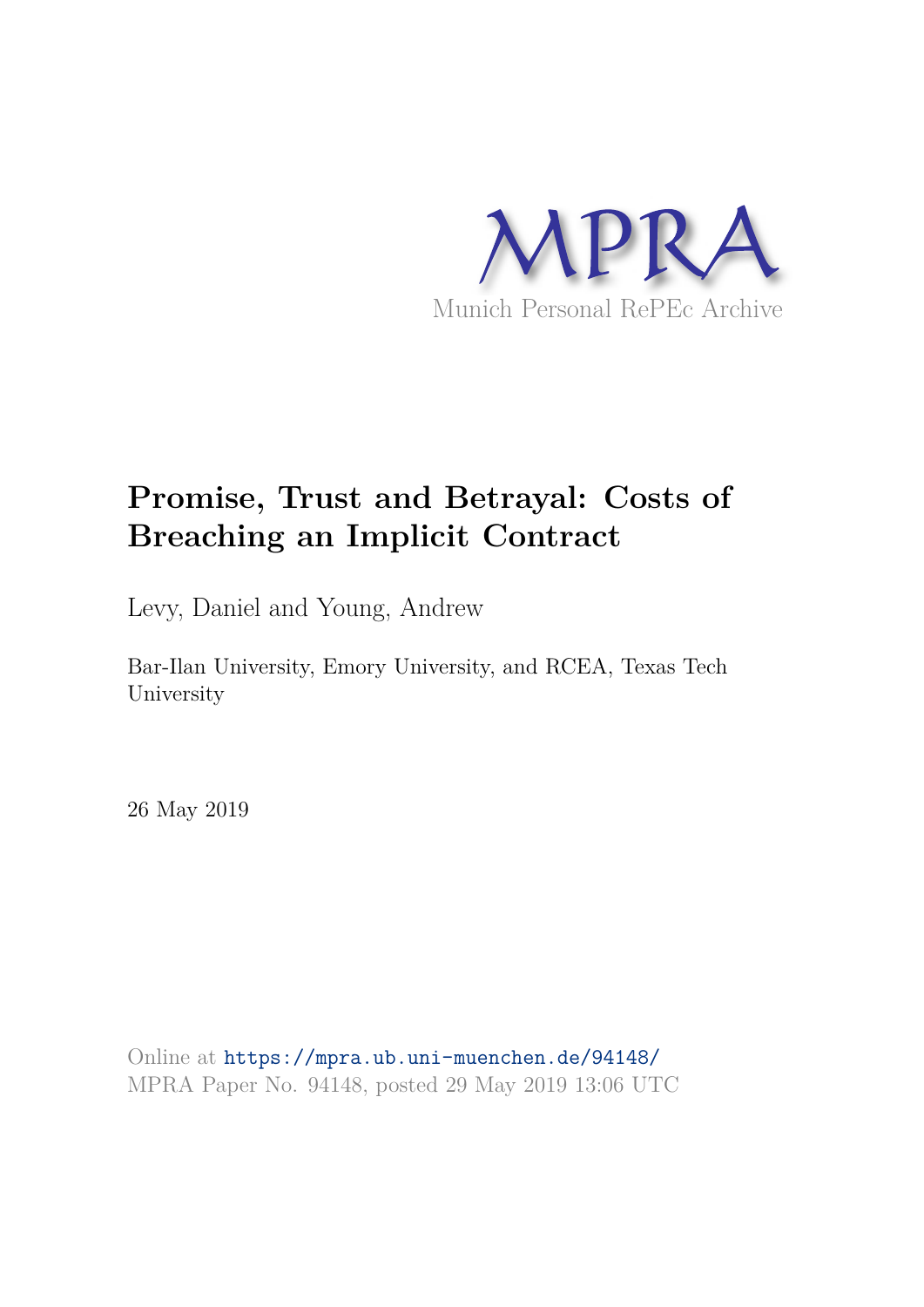## **Promise, Trust and Betrayal: Costs of Breaching an Implicit Contract\***

Daniel Levy\*\* Department of Economics, Bar-Ilan University Ramat-Gan 52900, ISRAEL, Department of Economics, Emory University Atlanta GA, 30322, USA, and Rimini Center for Economic Analysis, ITALY Daniel.Levy@biu.ac.il

> Andrew T. Young College of Business Administration Texas Tech University Lubbock, TX 79409, USA A.T.Young@ttu.edu

Last Revision: May 26, 2019

#### **JEL Codes:** A14, E12, E31, K10, L14, L16, L66, M30, N80

**Keywords:** Implicit Contract, Cost of Breaching a Contract, Cost of Breaking a Contract, Invisible Handshake, Customer Market, Long-Term Relationship, Price Rigidity, Sticky Prices, Nickel Coke, Coca-Cola, Secret Formula

\* We thank the seminar participants at the 2017 Italian Law and Economics Association annual conference (LUMSA, Rome), at the 2018 Economic History Association of Israel annual conference (Tel Aviv University), at the 2015 Israeli History and Law Association annual conference (Ben-Zvi Institute, Jerusalem), and at Bar-Ilan University, for comments and suggestions. In particular, we thank Alexander Stremitzer, Ansgar Wohlschlegel, Dror Goldberg, Igor Livshits, David Klein, Itamar Caspi, and Osnat Peled, for helpful comments and suggestions. We are grateful to Dan Schwarzfuchs and David Geffen for bringing to our attention a 1935 change in the Secret Formula, which we were unaware of. We rotate co-authorship. All errors are ours.

**\*\*** Corresponding author: Daniel.Levy@biu.ac.il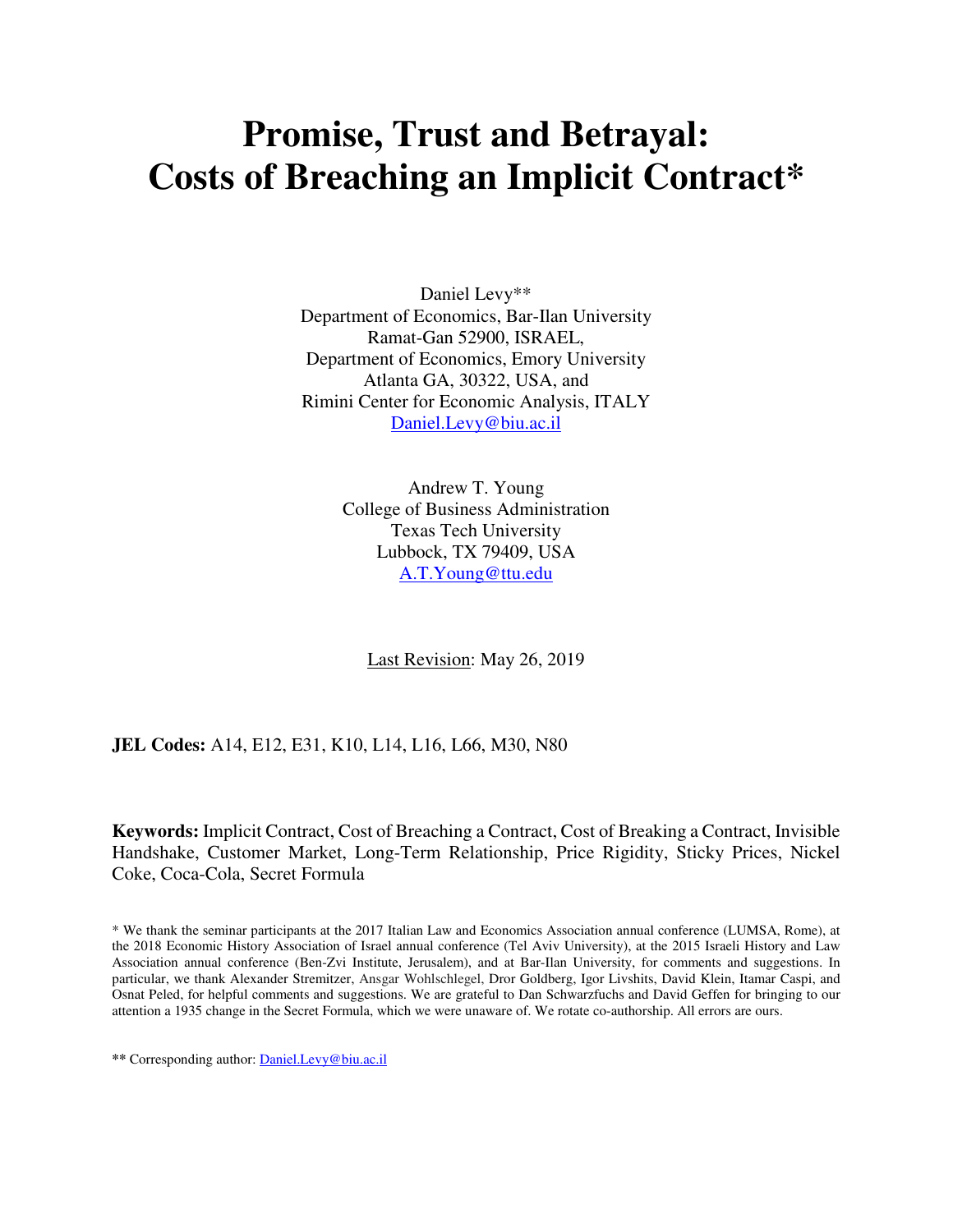# **Promise, Trust and Betrayal: Costs of Breaching an Implicit Contract**

#### *Abstract*

We study the cost of breaching an implicit contract in a goods market, building on a recent study that documented the presence of such a contract in the Coca-Cola market, in the US, during 1886– 1959. The implicit contract promised a serving of Coca-Cola of a constant quality (the "real thing"), and of a constant quantity (6.5oz in a bottle or from the fountain), at a constant nominal price of 5¢. We offer two types of evidence. First, we document a case that occurred in 1930, where the Coca-Cola Company chose to incur a permanently higher marginal cost of production, instead of a one-time increase in the fixed cost, to prevent a quality adjustment of Coca-Cola, which would be considered a breach of the implicit contract. Second, we explore the consequences of the Company's 1985 decision to replace the original Coke with the "New Coke." Using the model of Exit, Voice, and Loyalty (Hirschman 1970), we argue that the unprecedented public outcry that followed the New Coke's introduction, was a response to the Company's breaching of the implicit contract. We document the direct and quantifiable costs of this implicit contract breach, and demonstrate that the indirect, although unquantifiable, costs in terms of lost customer goodwill were substantial.

**JEL Codes:** A14, E12, E31, K10, L14, L16, L66, M30, N80

**Keywords:** Implicit Contract, Cost of Breaching a Contract, Cost of Breaking a Contract, Invisible Handshake, Customer Market, Long-Term Relationship, Price Rigidity, Sticky Prices, Nickel Coke, Coca-Cola, Secret Formula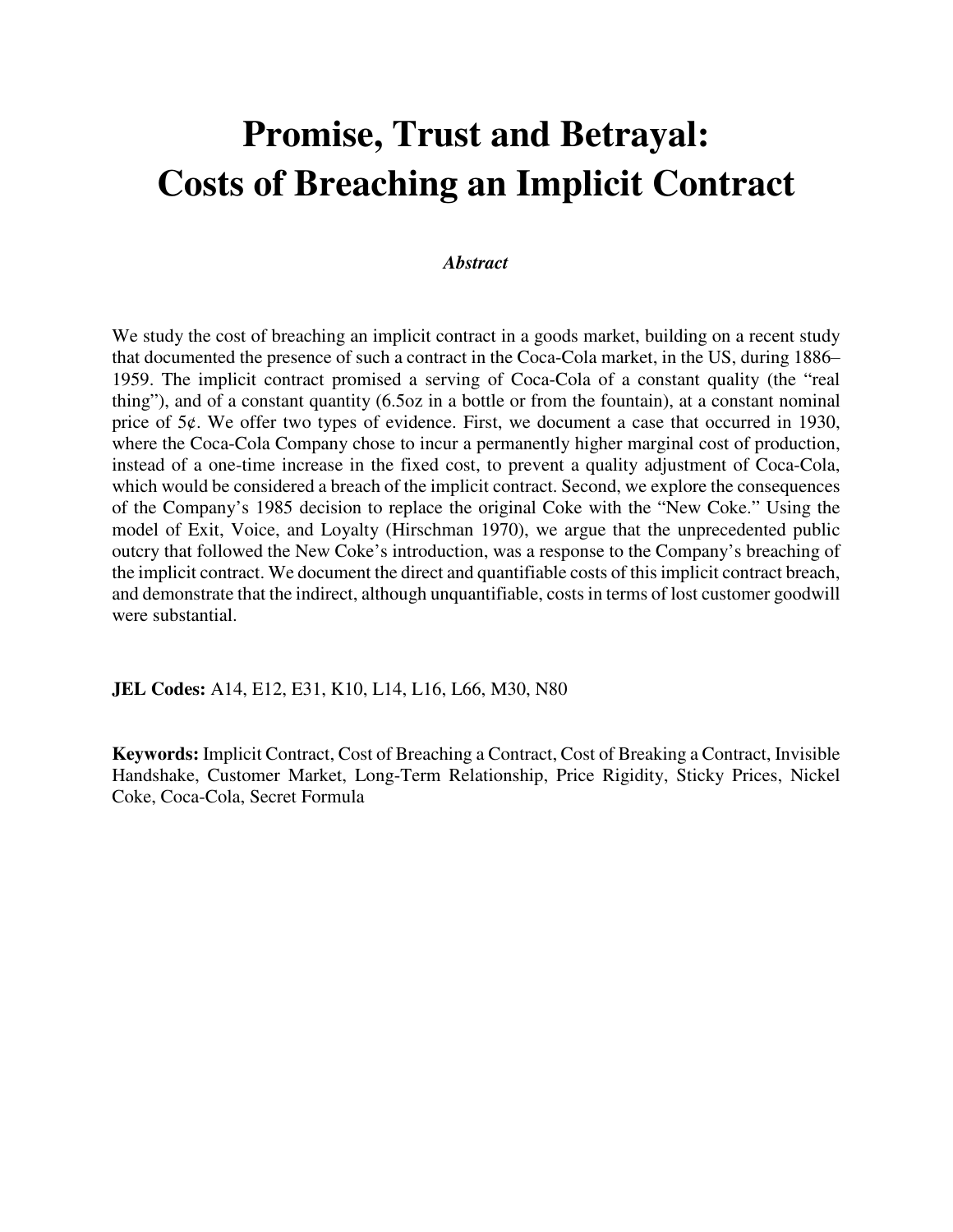#### **1. Introduction**

 $\overline{a}$ 

Okun (1981) offered implicit contract as a possible explanation for price rigidity. However, of the dozen or so theories of price rigidity, the implicit contract theory is the least explored in the context of goods markets.<sup>[1](#page-3-0)</sup> Because implicit contracts are just that – *implicit* – "hard" data on them are hard to come by.

Not surprisingly, therefore, most of the empirical evidence on implicit contracts in goods markets comes from interview studies, pioneered by Blinder (1991, 1994) and Blinder, et al.  $(1998).$ <sup>[2](#page-3-1)</sup> Aside from the interview studies, we were able to find only handful of empirical papers that study implicit contracts in goods markets (Anderson and Simester 2010, Verhelst and Van den Poel 2012, Helper and Henderson 2014, Gans, et al 2017, Young and Levy 2014).<sup>[3](#page-3-2)</sup>

While little is known about the empirical significance of implicit contracts in goods markets, even less is known about the *costs of breaching them*. In this paper, we offer two types of empirical evidence of the nature and the magnitude of the cost of breaching an implicit contract in a goods market. We build on Young and Levy (2014) who document an implicit contract between the Coca-Cola Company and its consumers.

Young and Levy (2014) argue that the Coca-Cola implicit contract had two "clauses:" one involving *price* and the other involving *quality*. Regarding the former, the implicit contract was associated with remarkable nominal price rigidity. As Figure 1 shows, from 1886 and into the 1950s, the price of 6.5 oz. of Coca-Cola, in a bottle or at the fountain, was 5¢ (Young and Levy, 2004). The quality clause involved the Company's promise to maintain the constancy of the

<span id="page-3-0"></span><sup>&</sup>lt;sup>1</sup> For surveys of price rigidity theories, see Gordon (1981, 1990), Rotemberg (1987), Caplin (1993), Weiss (1993), Romer (1993), Willis (2003), Wolman (2007), Klenow and Malin (2011), and Leahy (2011).

<span id="page-3-2"></span><span id="page-3-1"></span><sup>&</sup>lt;sup>2</sup> In the interviews, Blinder's team asked pricing managers to rank price rigidity theories by relevance for them. It turns out that of 12 theories of price rigidity, implicit contracts had the highest rate of acceptance (74%) as being relevant. Furthermore, "fear of antagonizing customers" also topped the list of answers to the question: "Why don't you change price more frequently?" As Blinder notes, the idea of antagonizing customers "is open to various interpretations and does not obviously correspond to any of our theories - though it does evoke implicit contracts." Pricing managers in Canada and in some other countries also ranked longterm relationships with their customers as an important barrier to adjusting prices. This is true despite the fact that the questionnaires used varied from country to country in terms of the phrasing, word choice, and questions' length and order of appearance. Business cycle conditions also varied depending on the time that the different surveys were conducted. See Apel et al. (2005), Small and Yates (1999), Amirault, et al. (2004), Hall, et al. (1996, 2000), Fabiani, et al. (2005, 2007), Álvarez, et al. (2006), Dhyne, et al. 2006), Greenslade and Parker (2008), and Levy and Smets (2010). See also Carlton (1979, 1989).  $3$  Anderson and Simester (2010) run a controlled field study and find that customers boycott a retailer, if a product they bought from him is later sold by the retailer at a lower price. Verhelst and Van den Poel (2012) use data from a European retailer and find that the concavity of demand increases with customer loyalty, consistent with the idea of implicit contracts. Helper and Henderson (2014) focus on the managerial failures of GM that brought to its bankruptcy in 2009, and find that GM, unlike Toyota and Honda, failed in establishing implicit contract with its suppliers and workers. Beard, et al (2015) use data on the complaints received by the FCC about telecommunication companies, and find that the more competitive markets are, the fewer are the complaints that consumers voice. Gans, et al (2017) find that the volume of tweets to major US airlines increases when the quality of their service, as measured by on-time performance, worsens.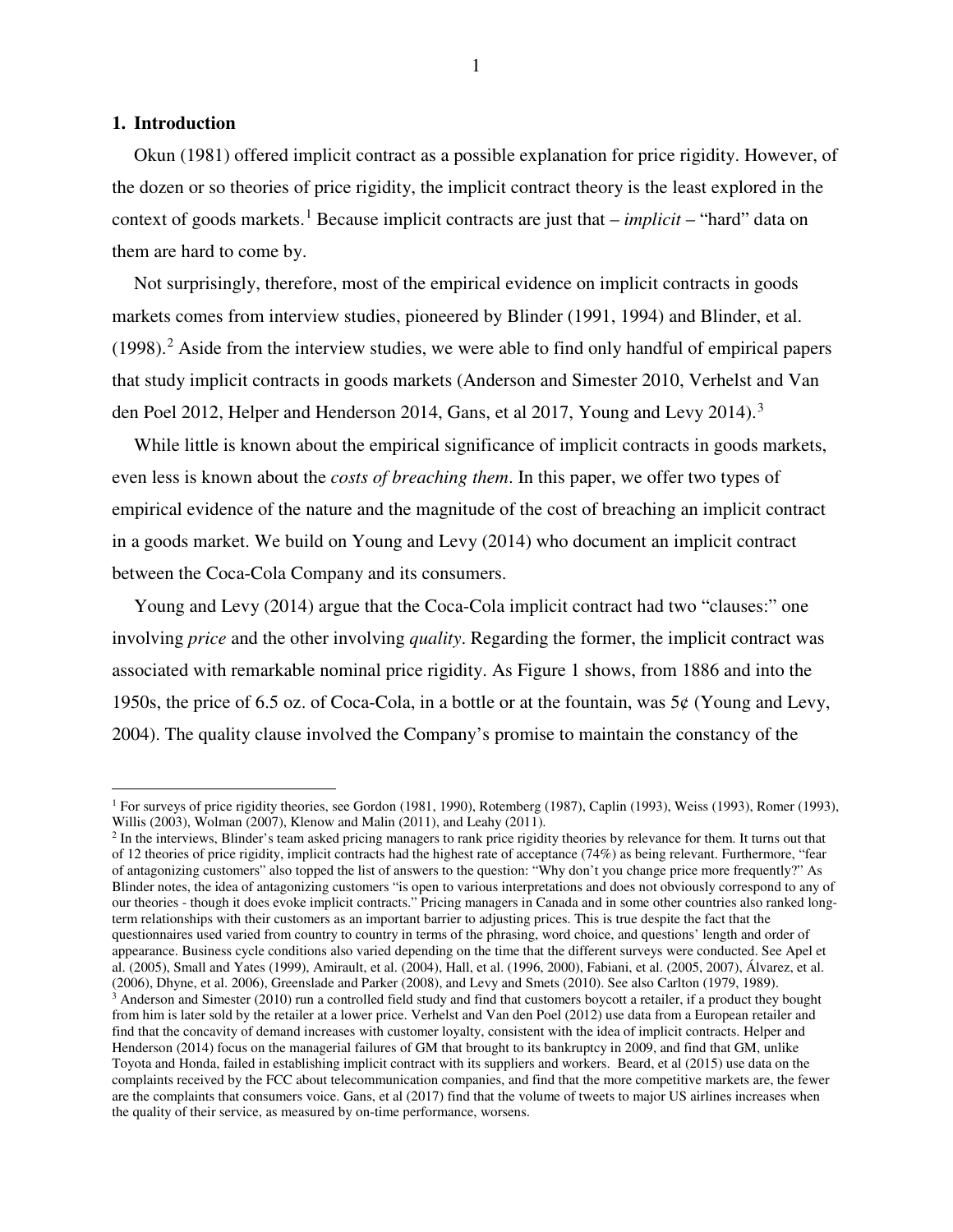*Secret Formula*, referring to it as the "Real Thing.". While the nickel Coke met its demise in the wake of post-WWII inflation, the quality clause would not be breached until 1985 when the Secret Formula was abandoned and a reformulated "New Coke" was introduced. While the nickel Coke died a slow death, phasing out throughout the 1950s, the breach of the quality clause in 1985 – on a particular date, with an explicit announcement by the Company – represents a unique event in the wake of which we can observe the cost of breaching an implicit contract.<sup>[4](#page-4-0)</sup>

In the case of New Coke, we have a good deal of information on why the Coca-Cola Company made the decision to abandon the original Coke; we also have knowledge of the differences between the original and new formulas. With this in mind, we document the research and development costs that the Company incurred to develop and test New Coke; also the direct losses incurred by Coca-Cola bottlers subsequent to New Coke's introduction. These provide an estimate of the quantifiable costs of breaching the implicit contract. We use Hirschman's (1970) model of exit, voice, and loyalty, as a framework for analyzing the behavior of US consumers in the days that followed New Coke's introduction. We also document a wealth of "soft" data on the costs that the Company incurred in terms of goodwill lost. Even though these latter costs are hard to quantify, we argue that they clearly dwarf the quantifiable costs.

The second evidence comes from an earlier time-period when the Coca-Cola Company incurred significant costs to *avoid* breaching the quality clause of the implicit contract. In 1930, the Company faced a government-imposed regulation regarding the processing of coca leaf extract (the notorious "Merchandise No. 5"). To continue using coca leaves and thus maintain the integrity of the Secret Formula, the Company chose to incur a permanently higher marginal cost of production instead of a one-time increase in the fixed cost. This cost can be viewed as a lower bound of the perceived cost of breaching the quality clause of the implicit contract.

 $\overline{a}$ 

<span id="page-4-0"></span><sup>4</sup> The timeline included in Figure 2 shows numerous types of changes and shocks that the soft-drink industry in general, and the Coca-Cola market in particular, have experienced during the period 1886–1959. This further underscores the extraordinary rigidity of the Coca-Cola's nominal price. Levy and Young (2004) propose multiple contributing factors to the initial nominal price rigidity (that later became part of the implicit contract). First, the Coca-Cola Company signed an unusual contract with two Tennessee lawyers that gave them bottling rights to the drink that included purchasing syrup at a fixed nominal price *in perpetuity*. Second, once bottles became a large part of Coca-Cola sales, early- to mid-twentieth century vending machines represented a technological constraint, because most of them were nickel-only, which limited the price adjustment options. Lastly, internal documents suggest that Company executives believed that the use of a single coin to purchase the drink minimized the inconvenience cost (a type of transaction cost) incurred by consumers. Given a single coin constraint, the smallest viable nominal price increase was 100% (from a nickel to a dime). The Coca-Cola Company request, in 1953, to issue a  $7\frac{1}{2}$ coin, which would permit a 50% increase in the price of Coca-Cola, was rejected by the US Treasury (Levy and Young, 2004, p. 786). Relatedly, Knotek (2008, 2011) models price convenience in terms of the small change that a transaction requires and documents its importance for price rigidity. Snir, et al. (2018) study an environment with a natural experiment created by an unusual regulatory setting, to explore possible reasons for the popularity of convenient prices.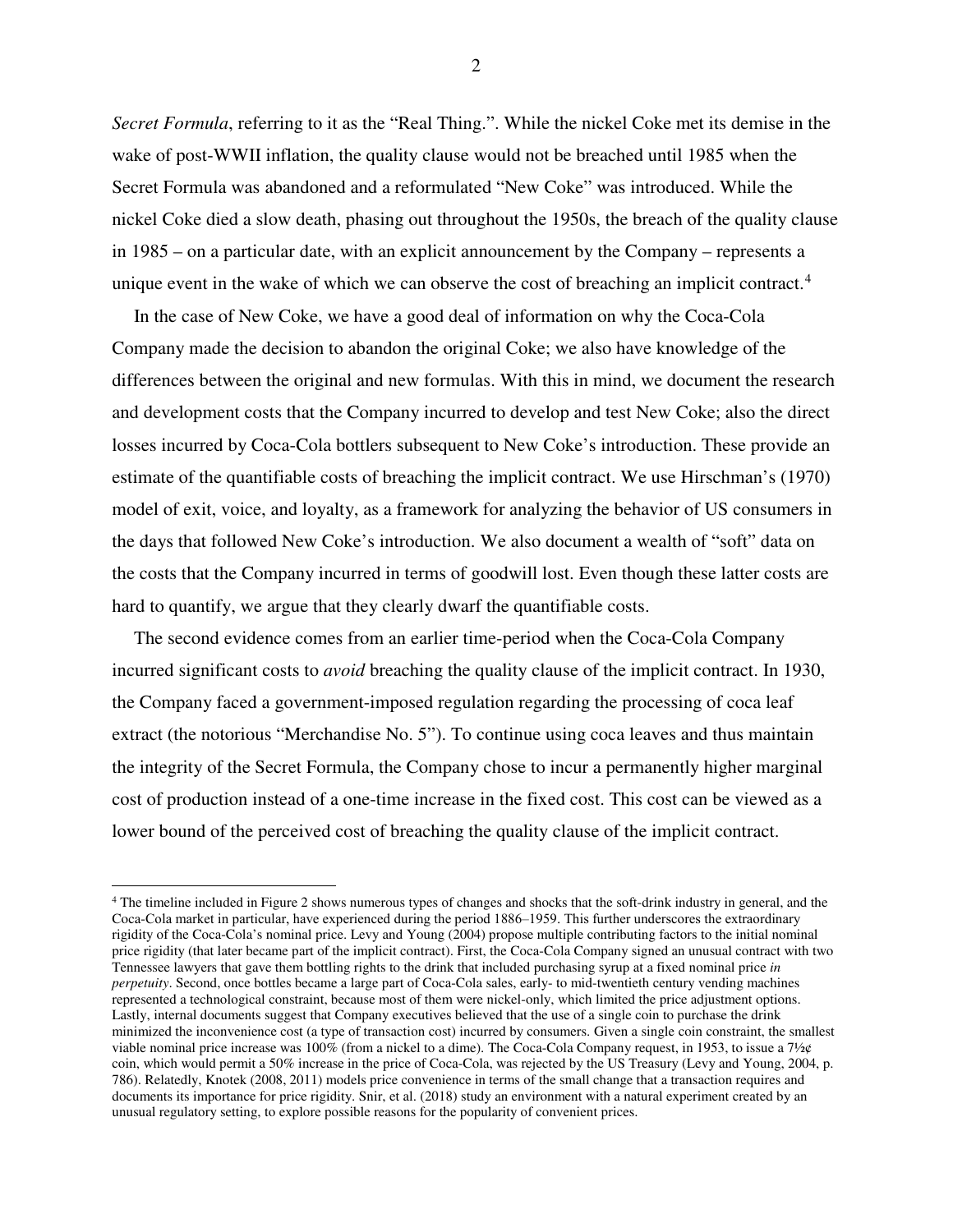The paper is organized as follows. In section 2, we discuss the implicit contract theory as it applies to goods markets. A brief summary of the Young and Levy's (2014) account of the Coca-Cola implicit contract is provided in section 3. In section 4, we document evidence of the permanently higher marginal cost that the Coca-Cola Company chose to incur in 1930 to avoid a quality change. Then in section 5, we discuss the 1985 episode when the Company *did* choose to breach the quality clause by introducing New Coke. Within that discussion, we report the direct *ex ante* costs of R&D and the *ex post* losses incurred by bottlers. In section 6, we describe the market's response to the New Coke. In section 7, we discuss possible reasons for the Company's miscalculation in light of its remarkable brand loyalty. In section 8, we use Hirschman's (1970) model of exit, voice, and loyalty to assess and interpret consumer reactions to the Company's breach of the implicit contract and its subsequent reintroduction of the original drink ("Coca-Cola Classic"). We conclude in section 9.

#### **2. Implicit contract: the invisible handshake**

 $\overline{a}$ 

In the "invisible handshake" model with repeated transactions, an implicit contract is an unwritten, legally non-binding understanding by which all parties have incentives to preserve that understanding. The contract is self-enforcing and stays in effect as long as the two parties adhere to the terms of the understanding, continuing to behave as expected.

According to Okun (1981), under an implicit contract sellers and buyers can settle for some acceptable and fair selling price at which the extra cost of more search exceeds its benefit. The stable price discourages buyers from searching because of the implicit commitment of the seller not to raise the price when markets are tight. In return, sellers do not cut the prices when there is insufficient demand. The implicit contract, therefore, helps sellers establish a long-term relationship with buyers by winning their loyalty through stable prices. Another advantage of stable prices is that they make future sales more predictable.<sup>[5](#page-5-0)</sup>

<span id="page-5-0"></span><sup>&</sup>lt;sup>5</sup> As discussed in Young and Levy (2014), implicit contracts can offer additional benefits to sellers and buyers. First, studies have shown that consumers value the guarantee of a fair price (Kahneman, et al. 1986, Ball and Romer 2003, Rotemberg 2005 and 2011). Indeed, there is experimental evidence that buyers often boycott, against their self-interest, sellers that appear to make unfair price increases (Fehr and Gächter 2000, Gächter and Herrmann 2009, Tyran and Engelmann 2005, Anderson and Simester 2010). Implicit contracts may also lessen time inconsistency problems in case of habit-forming goods (Nakamura and Steinsson 2011, Bils 1989). As discussed in Young and Levy (2014, pp. 812–813), this was particularly relevant in the case of Coca-Cola in light of its caffeine, and undetectable amounts of cocaine contents, whose habit-forming properties were well-known from the early days of Coca-Cola. Implicit contracts can potentially strengthen brand loyalty and reputation (Telser 1964 and 1980, Klein and Leffler 1981, Shapiro 1983, Cabral 2000). A firm's goodwill and brand may insure consumers against pass-through of input cost fluctuations, and an implicit contract offers a credible commitment mechanism through which a firm can deliberately make itself vulnerable to consumer backlash if pass-through occurs (Godley 2013). Gottfries (1991) offers implicit contracts as a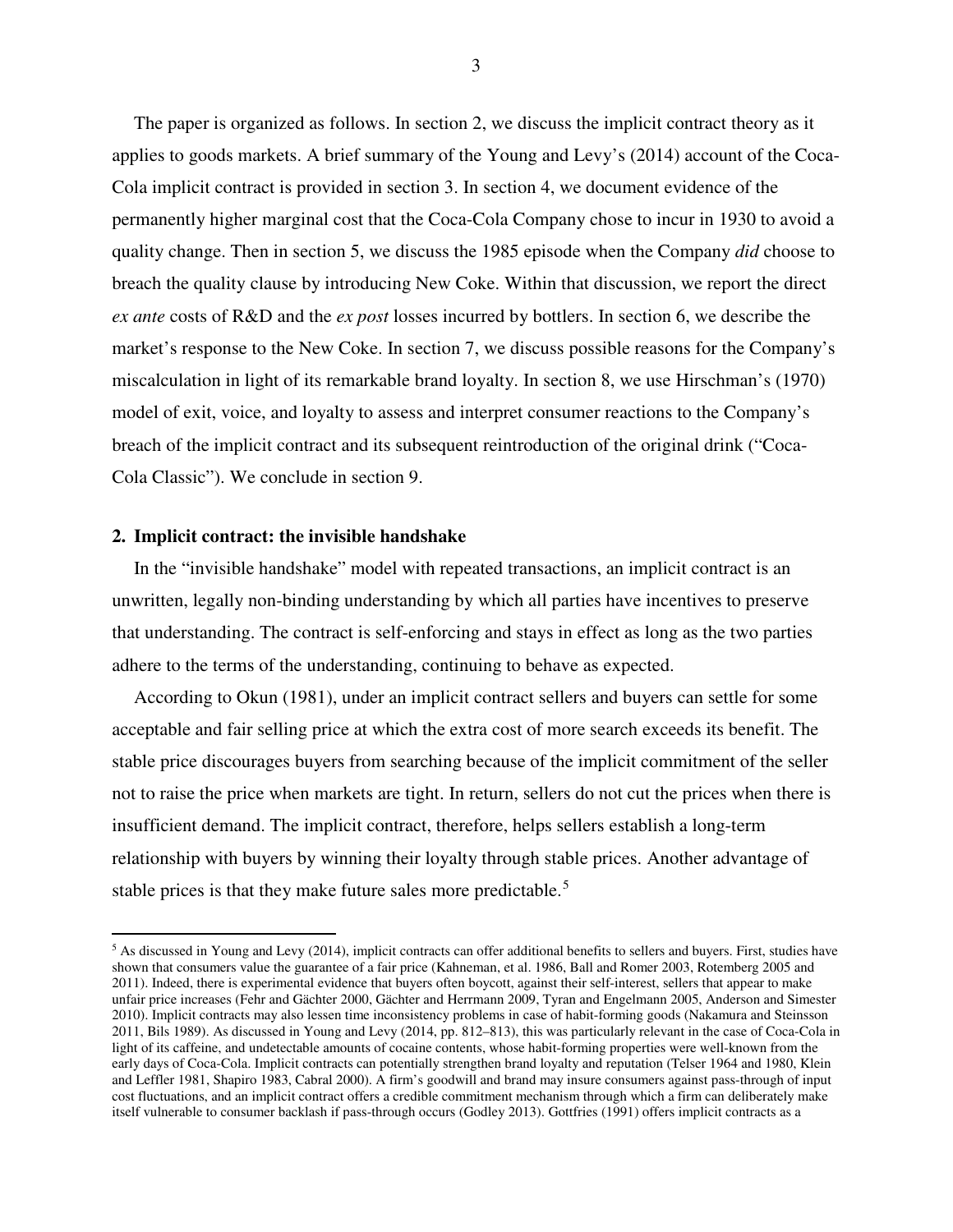In the context of goods markets, much of the implicit contract literature is rooted in Okun's (1981) analysis, and emphasizes the role of a stable price as the key component of an implicit contract.<sup>[6](#page-6-0)</sup> However, there is potentially another, less explored component to an implicit contract: the quality of the product or the service.

In recent years, there have been several widely publicized episodes of quality adjustment that led to public protests; here we note just a few of them. In November 2015 the *New York Times* reported that Campbell had decided to change its chicken noddle soup recipe.<sup>[7](#page-6-1)</sup> Around the same time, consumers of Cadbury "Fruit and Nut" chocolate bars noticed that the recipe had been changed for the first time in 90 years by using sultanas instead of raisins.<sup>[8](#page-6-2)</sup> In November 2016, Toblerone's maker altered the shape of its chocolate bar by making the triangles narrower and by increasing the gap between the peaks.  $9$  On August 15, 2017, Nestlé announced that it was removing nuts from its popular "Walnut Whips."[10](#page-6-4) Most recently, in November 2017 it was reported that Nutella' manufacturer secretly altered the popular spread's ingredients, increasing the amount of sugar and fat, and reducing the amount of hazelnuts.<sup>[11](#page-6-5)</sup> As the footnoted sources attest to, in each of these cases consumers reacted with anger and disappointment through various social media outlets (Facebook, Twitter, etc.). However, those reactions pale in comparison to those of US consumers in 1985 when they learned that a reformulated New Coke would replace their beloved old Coca-Cola. The extent and the magnitude of that public outcry were extraordinary, as we demonstrate below.

possible explanation to why prices don't necessarily increase in the short run in response to increases in demand. Söderberg (2011) studies the effect of customer markets on inflation dynamics and the optimal conduct of monetary policy. The existence of meaningful implicit contracts can be formalized in infinite period games where reciprocity is maintained based on a fear of punishment (Baker, et al. 2002, Levin 2003). Note the difference between implicit contracts in labor markets and implicit contracts in goods markets. Implicit contracts in labor markets typically protect two-sided relationship-specific investments. Implicit contracts in goods markets, in contrast, need to protect only the relationship-specific investment of the consumer. <sup>6</sup> See Phelps and Winter (1970), Blinder (1991, 1994), Blinder et al. (1998), Small and Yates (1999), Amirault, et al. (2004), Hall, et al. (1996, 2000), Fabiani, et al. (2005), Álvarez, et al. (2006), Dhyne, et al. 2006), Greenslade and Parker (2008), Anderson and Simester (2010), Levy and Smets (2010), and Paciello et al. (2019).

<span id="page-6-1"></span><span id="page-6-0"></span><sup>7</sup> Source: Stephanie Strom, "Campbell rethinks its recipe as consumer tastes change," *The New York Times*, November 11, 2015, p. 16, https://www.nytimes.com/2015/11/10/business/campbell-rethinks-its-recipe-as-consumer-tastes-change.html? r=0, accessed December 7, 2017.

<span id="page-6-2"></span><sup>8</sup> Source: Rebecca Smithers, "Choc horror over Cadbury's Fruit and Nut recipe change," *The Guardian*, November 4, 2015, https://www.theguardian.com/lifeandstyle/2015/nov/04/cadbury-fruit-and-nut-recipe-change-sultanas-raisins, accessed December 6, 2017.

<span id="page-6-3"></span><sup>9</sup> Source: Hannah Olivennes, "Toblerone Alters Shape of 2 Chocolate Bars, and Fans Are Outraged," *The New York Times*, November 9, 2016, p. A11, https://www.nytimes.com/2016/11/09/world/europe/toblerone-triangle-change-uk.html? r=0, accessed December 6, 2017.

<span id="page-6-4"></span><sup>10</sup> Source: Helena Horton, "Walnot Whip: Nestlé removes nut from new Walnut Whips after ingredient price surge," *The Telegraph*, August 16, 2017, http://www.telegraph.co.uk/news/2017/08/16/walnot-whip-nestle-removes-nut-new-walnutwhips-ingredient-price/, accessed December 6, 2017.

<span id="page-6-5"></span><sup>11</sup> Source: "Nutella's apparently changed its ingredients and Twitter is furious," *BBC*, November 10, 2017, http://www.bbc.co.uk/bbcthree/item/e06d5d6a-bc97-4d22-9045-06183f12089f, accessed December 6, 2017.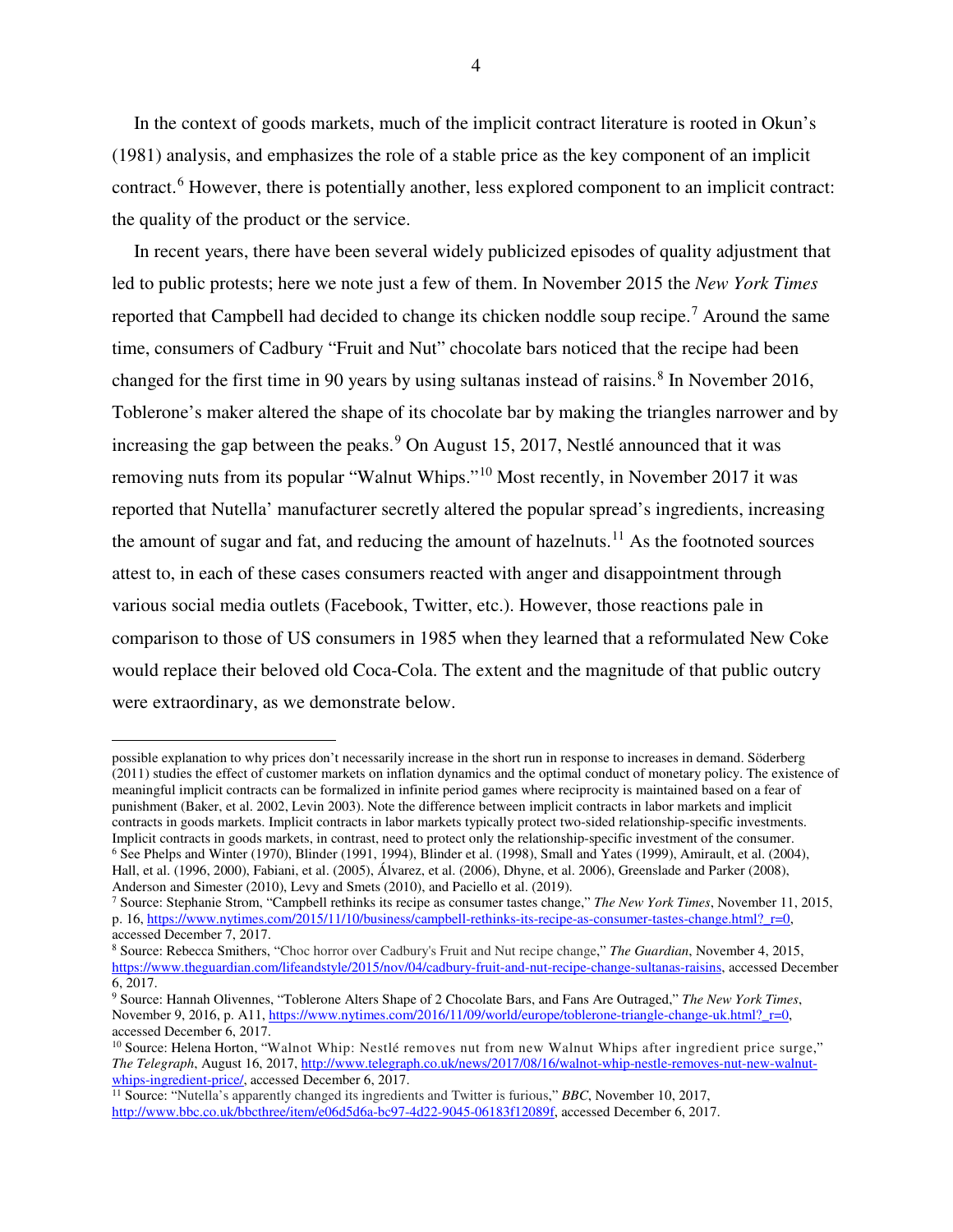#### **3. Implicit contract in the case of Coca-Cola**

 $\overline{a}$ 

Young and Levy (2014) discuss why Coca-Cola was a good candidate for an implicit contract. They argue that (a) Coca-Cola was potentially habit-forming, (b) its input costs were relatively volatile, and (c) it had numerous, close substitutes while its distinctive characteristics could be difficult to observe. For a good characterized by (a) and (b), an implicit contract can mitigate time consistency problems. The seller of the good may attract consumers by promising a continuation of the current price; yet when the future arrives, the seller may have an incentive to renege on that promise, for example, because of changes in input prices (Nakamura and Steinsson, 2011). Especially with a habit forming good, consumers may recognize this dynamic inconsistency and avoid being "hooked" and subject to future price changes. A contract is an obvious and straightforward device to mitigate this time consistency problem, but explicitly contracting on future prices with individual consumers may be prohibitively costly. It may, therefore, behoove the seller to attempt to foster an implicit contract. This will especially be true if, (c), the seller recognizes that consumers have good exit options.

Young and Levy (2014) argue that the Coca Cola Company developed business strategies that acknowledged the sort of consumer concerns described above. The Company aggressively marketed the  $5¢$  price, held the price of its syrup to bottlers and fountains constant, and provided negative and positive incentives to retailers to maintain the nickel Coke (Levy and Young,  $2004$ ).<sup>[12](#page-7-0)</sup> All of these measures insured consumers against future price volatility. On the quality side, the Company standardized the drink and cultivated the idea of the Secret Formula with its consumers; it strove to convince them that Coca-Cola was a distinct good without close substitutes; that consumers should insist upon the "real thing." Long-time (1923 to 1954) Coca-Cola Company president, Robert Woodruff, was so convinced of the Secret Formula's importance to consumers that he would "prefer not to do anything of the kind [i.e., change the formula], except as a matter of life and death."<sup>[13](#page-7-1)</sup>

These understandings led to a gradual formation of an implicit contract between the Coca-

<span id="page-7-0"></span> $12$  The Coca-Cola Company had no explicit control over the retail price of the soft drink, nor the price at which independent bottlers sold to retailers. (The Company did begin buying independent bottlers up in 1923.)

<span id="page-7-1"></span><sup>&</sup>lt;sup>13</sup> Source: Robert W. Woodruff in a letter to Arthur Acklin, October 2, 1942, Robert W. Woodruff Papers, Special Collections Section, Emory University Library, Atlanta, GA. According to Allen (1994), Woodruff was concerned also about the possibility that changes in the Secret Formula, could be interpreted by consumers as an indicator that the Company was cutting corners by lowering its standards, if they found out. Therefore, "Woodruff decided to adopt a policy that there would never again be a change in the formula, no matter what" (Allen, 1994, p. 161).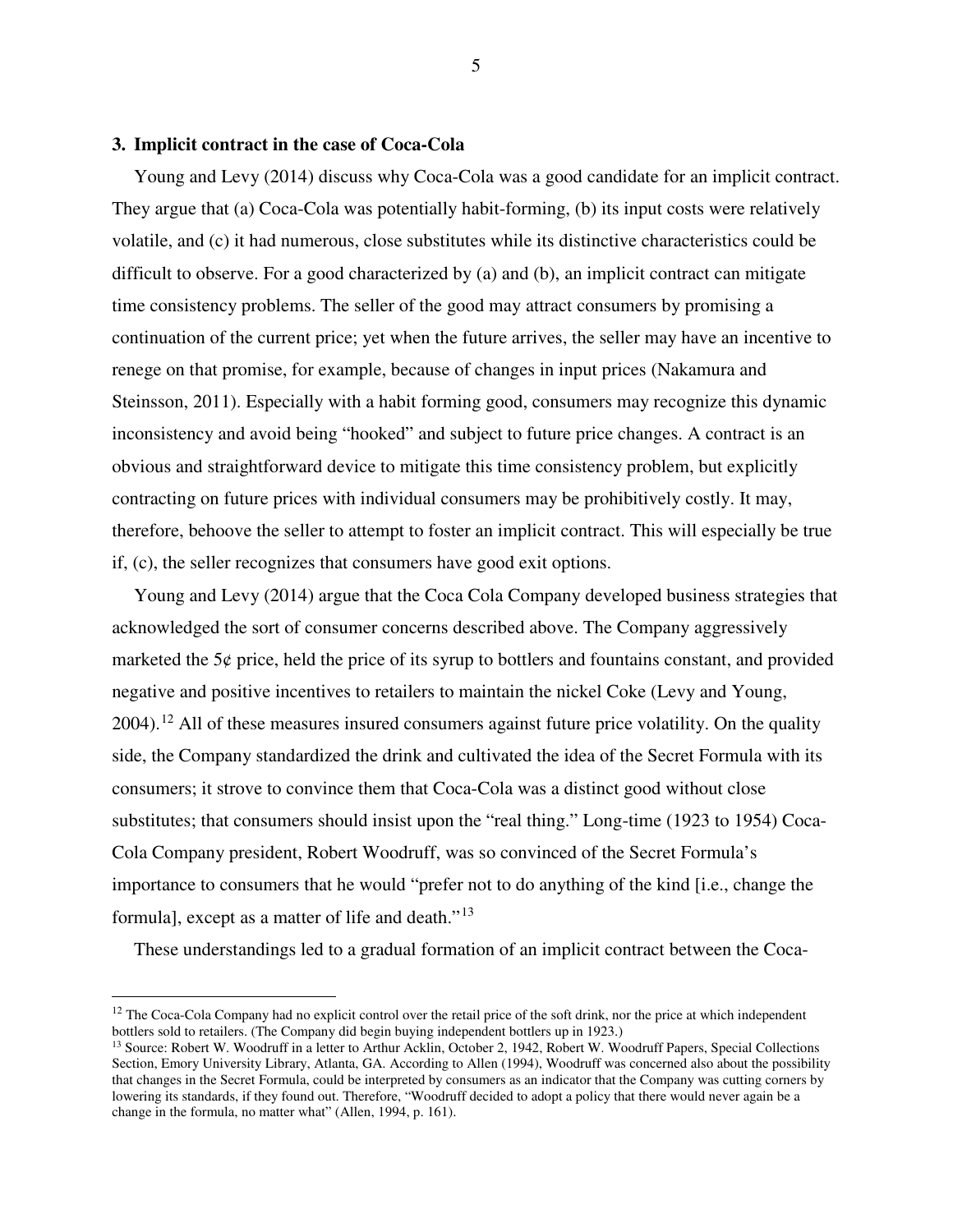Cola Company and its customers. To demonstrate the establishment of the implicit contract, Young and Levy (2014) focus on observable implications of implicit contracts. For example, they demonstrate that the Company communicated its pledge not to raise the nickel price and not to change the Secret Formula; it made a commitment to continue selling the "Real Thing" for  $5\phi$ to everyone and everywhere.<sup>[14](#page-8-0)</sup>

Young and Levy (2014) also document the Company's efforts to communicate this pledge and its profitability to the retailers, which was important as the Company had no direct control on the retail price. Importantly, they demonstrate that the Company perceived itself as vulnerable to costly backlash in terms of lost goodwill if it reneged on its pledge. This aspect of the implicit contract was critical for ensuring its self-enforcement based on incentive compatibility.

Unlike the nickel Coke, the Coca-Cola Company's commitment to the "real thing" and its Secret Formula persisted right up until the introduction of New Coke in 1985. During a period of 74 years, Levy and Young (2014, pp. 807–809) report only eight instances of ingredient changes. Six of these changes were either legally mandated, or are best interpreted as attempts to *maintain*  quality.<sup>[15](#page-8-1)</sup>

<span id="page-8-0"></span><sup>&</sup>lt;sup>14</sup> As far as we know, the Company never discussed explicitly the Secret Formula in its ads or in any other promotional information and materials. Instead, it emphasized "the real thing," contrasting it with hundreds of fake imitations that were continuously flooding the market. The cult-like admiration for the Secret Formula, and many urban legends associated with it and with its secrecy, are widespread. (For example, "It is well-known that only three people in the world know the Secret Formula. But a more surprising fact is that even in the most remote parts of Africa people know that only three people know the Secret Formula."). The Company's reference to the Secret Formula by calling it "the real thing" was quite subtle, yet very systematic and effective way of further strengthening the popular beliefs in these urban legends. The Formula's apparent secrecy seem to have played an important role in this process. According to Allen (1994), "Woodruff's attitude toward the formula was more than just a matter of careful stewardship of one of the most valuable trade secrets in American business. He gloried in the process of secrecy itself, setting up elaborate procedures that seemed to be designed to call attention to the formula as much as they were to protect it. At Woodruff's direction, the company established a rule that no one could see the formula without the formal permission of the board, and then only in the presence of the Chairman, President, or corporate secretary. Furthermore, the rule said, only two company officials would be allowed to know the formula at any given time, and their identities were never to be disclosed for any reason. The company then publicized the policy. Over time, Woodruff's dramatic, cloak-and-dagger treatment of the formula had the effect of elevating it to the status of a cult object. During the era of air travel, the company's policy was amended to forbid the two officials who knew the formula from flying on the same plane; that rule, too, was widely broadcast. The existence of the most mysterious of the ingredients, the blend of flavoring oils called Merchandise No. 7X, was teasingly admitted—even while its composition was guarded as carefully as a state secret" (p. 162).

<span id="page-8-1"></span><sup>&</sup>lt;sup>15</sup> The first change was an addition of glycerin in 1889, to prevent the syrup from turning rancid. The second change occurred in 1899, when the Company decided to prepare two slightly different syrups—one for fountains and one for bottles – to ensure that the drink had the same taste in both contexts. The third change was imposed exogenously by regulators as a result of a lawsuit in 1901 ("cocaine lawsuit 1"), when the Company president admitted under oath that Coca-Cola had "a very small trace" of cocaine. The Company was forced to outsource the preparation of "Merchandise No. 5" (containing coca leaf and kola nut extracts) to remove the cocaine completely. The fourth change was made in 1904, when the Company switched from powdered sugar, which carried moisture and tended to sour, to granulated sugar. Consumers never noticed this change. The fifth change was also imposed exogenously as a result of a 1909 lawsuit ("cocaine lawsuit 2"), claiming that Coca-Cola was "misbranded" because its name promised kola and coca but contained little of either, and that it was "adulterated" by added caffeine. In April 1918, the company agreed to a settlement, which included a reduction in caffeine content by almost two-thirds. The sixth change occurred during WW I, when the company switched from cane sugar (which was in severe shortage and rationed), to a beet sugar, without affecting the Coca-Cola's flavor (Schaeffer and Bateman, 1985). Levy and Young (2014) offer more details on these changes in the secret formula, and the relevant references.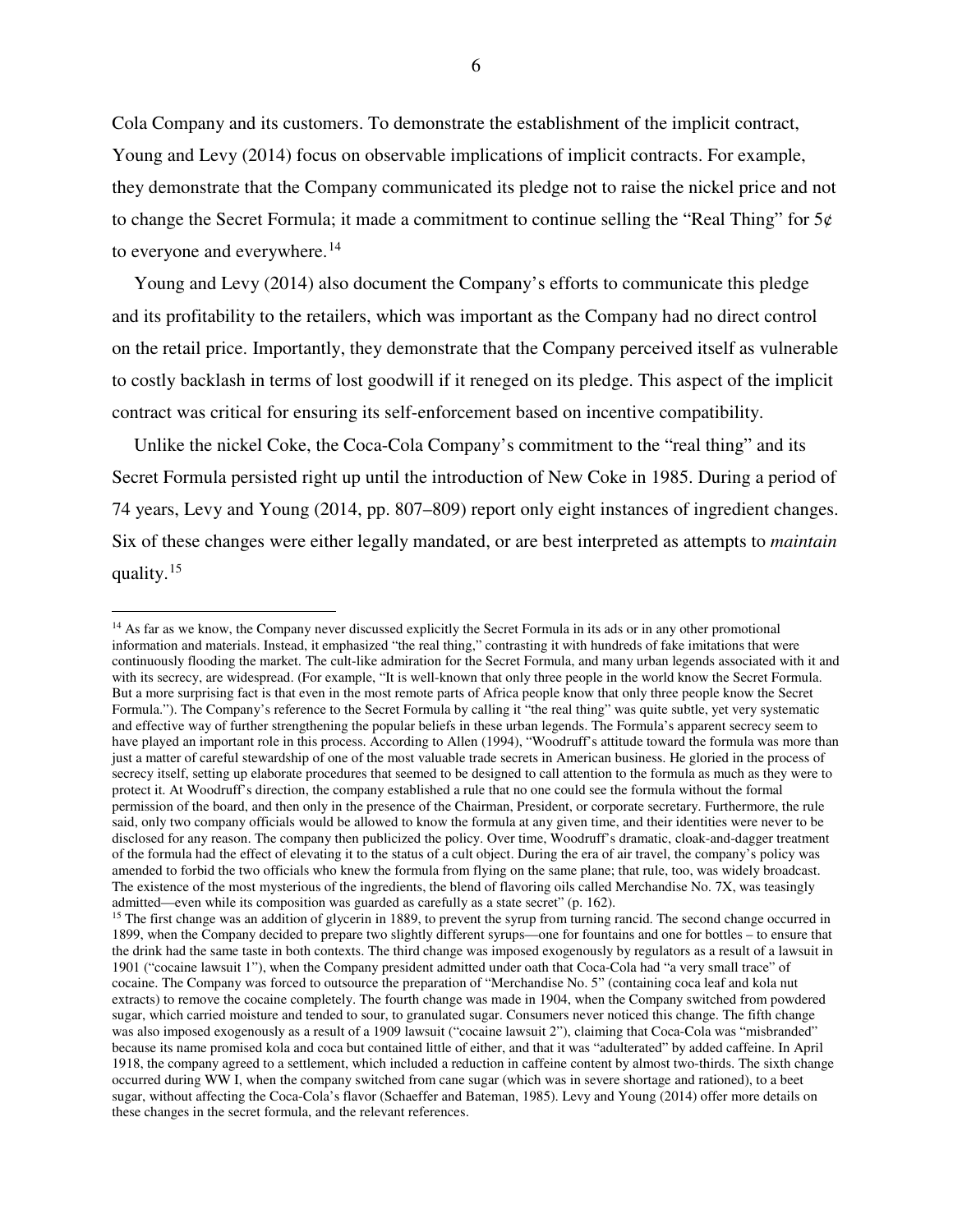There appear to have been only two true quality changes, both minor, over nearly three quarters of a century. The first change occurred in 1935 when a Rabbi by the name of Tobias Geffen convinced the Coca Cola Company to replace the original glycerin (produced from nonkosher beef tallow) to Proctor and Gamble's vegetable based glycerin (produced from cottonseed and coconut oil). There is no evidence that the public ever became aware of this change and, therefore, it appears to have been a very minor one.<sup>[16](#page-9-0)</sup> The second change was a temporary use of saccharine and a decrease in the amount of caffeine and coca leaves in 1942. Not only was this change temporary; it was also undertaken during shortages associated with WWII rationing. Moreover, the public never became aware of this change while it was in effect. Therefore, in light of the Coca-Cola Company's conservative history of quality adjustments, the explicit introduction (with much ill-fated fanfare) of the New Coke in 1985 represents a singular and dramatic quality change.

To summarize, Young and Levy (2014) show that Coca Cola's attributes and market structure made it a suitable candidate for an implicit contract with the Coca-Cola Company's consumers. They focus on the observable implications of such a contract, and provide evidence of the Company both acknowledging and acting on this implicit contract, which was valued by consumers. Moreover, they demonstrate that the Coca-Cola Company perceived itself as vulnerable to consumer backlash if it reneged on the pledge, concluding that the *perceived costs* of breaching the implicit contract were large. They, however, offer no evidence on the actual costs of breaching the implicit contract. In this paper, we set out to do exactly that. Specifically, we offer two types of evidence on the cost of breaching an implicit contract.

#### **4. Cost of averting a breach of the implicit contract**

1

The first evidence we offer is indirect. It is based on the way the Coca-Cola Company handled

<span id="page-9-0"></span><sup>&</sup>lt;sup>16</sup> We learned about this change through a private correspondence from Dan Schwarzfuchs and David Geffen, after our 2014 paper was published. Two additional changes that were made in the Secret Formula following Rabbi Geffen's inquiry was the elimination of the tiny amount of alcohol, a by-product of wheat, which is forbidden for Passover, and a replacement of HFCS (High Fructose Corn Syrup), which is also not kosher-for-Passover, with cane sugar. These two changes in the Secret Formula, however, are only implemented for a two-week period each year, during the Passover holiday, in markets with significant observant Jewish communities. The bottles of Coca-Cola kosher-for-Passover are easy to spot thanks to their yellow caps. For details see Horowitz (2016), Samuel Freedman, "A Passover Toast to a Rabbi Known for Social Activism, and for Kosher Coca-Cola," *The New York Times* (New York edition), April 23, 2011, p. A15

<sup>(</sup>http://www.nytimes.com/2011/04/23/us/23religion.html?\_r=0, accessed December 26, 2017), Gail Lichtman, "The Coca-Cola Rabbi," *Jerusalem Post*, February 19, 2010 (http://www.jpost.com/Jewish-World/Jewish-Features/The-Coca-Cola-rabbi, accessed December 26, 2017), Paul Lukas, "Kosher-for-Passover Coke: It's Not Just for Jews Anymore," *New Republic Magazine*, March 25, 2013 (https://newrepublic.com/article/112747/112747, accessed January 30, 2018), and http://www.jewishvirtuallibrary.org/the-kashering-of-coca-cola, accessed December 26, 2017.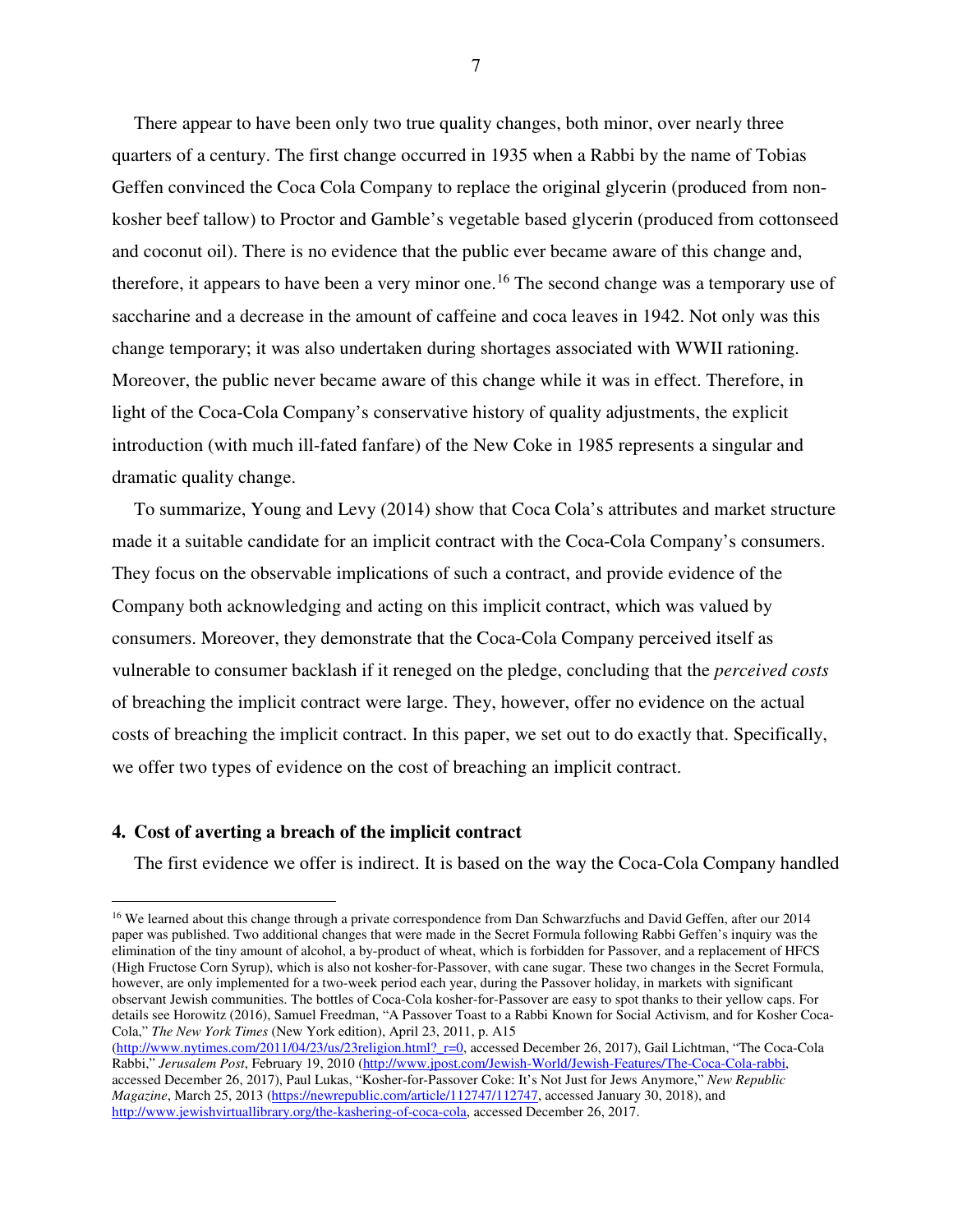a shortage of coca leaves in 1929. We document that to avert a change in the drink's quality by changing the Secret Formula, which would have constituted a breach in the implicit contract and a one-time fixed cost, the Coca-Cola Company instead chose to pay a higher marginal cost *indefinitely*.

The shortage of coca leaves was related to government-imposed restrictions on the importation of coca leaves. As discussed in Levy and Young (2004), coca leaves' extract was one of the key components in "Merchandise No. 5" of the Secret Formula. US narcotics laws prohibited any importation of coca leaves except by two companies, Maywood and Merk & Company; they were permitted to import the leaves and to manufacture cocaine for medical and scientific purposes. Coca-Cola was buying coca leaves extract from these companies, after they had filtered the cocaine out.

Given the continuous increase in the demand for Coca-Cola, by the end of the 1920s, the two companies were unable to manufacture enough coca leave extract to meet the Coca-Cola Company's needs. The Coca-Cola Company, therefore, began lobbying in Washington, which lead to the introduction of an amendment to the proposed 1930 Porter Bill. The Porter Bill was designed to further toughen US narcotics laws. The amendment "was plainly aimed at rescuing the Coca-Cola Company" (Allen, 1994, p. 195) and initially encountered resistance:

"But giving up would mean changing the Secret Formula, and that was unacceptable. [...] Coca-Cola without the coca was unthinkable, even if the coca in question was a tiny dollop that was powdered, percolated, steamed, double-distilled, pasteurized, and otherwise exhausted until not one consumer in a million would have noticed its absence. The point was Coca Cola's mystique, the cult of the formula. If word got out that the coca was gone, people *might think* they tasted a difference, and that could be ruinous [emphasis in original]" (Allen, 1994, p. 196).

In the end, both houses of Congress signed off on the amendment, provided that the Coca-Cola Company would destroy any cocaine and other byproduct alkaloids under the supervision of the newly established Bureau of Narcotics, and made it part of federal law, leading to a resumption of a steady supply of coca leaves for the Company.<sup>[17](#page-10-0)</sup>

 $\overline{a}$ 

<span id="page-10-0"></span> $17$  These bills and their public policy implications were discussed extensively by the US medical community. For example, the *Journal of the American Medical Association* (*JAMA*) has run a series of editorials analyzing and discussing these implications. See, "A Federal Narcotic Dictator," *Journal of the American Medical Association* 94(6), February 8, 1930, 412–413, "Another Porter Narcotic Bill," *Journal of the American Medical Association* 94(14), April 5, 1930, 1069–1070, and "Congress Amends Porter Narcotic Bill," *Journal of the American Medical Association* 94(24), June 14, 1930, p. 1922. The second of these *JAMA*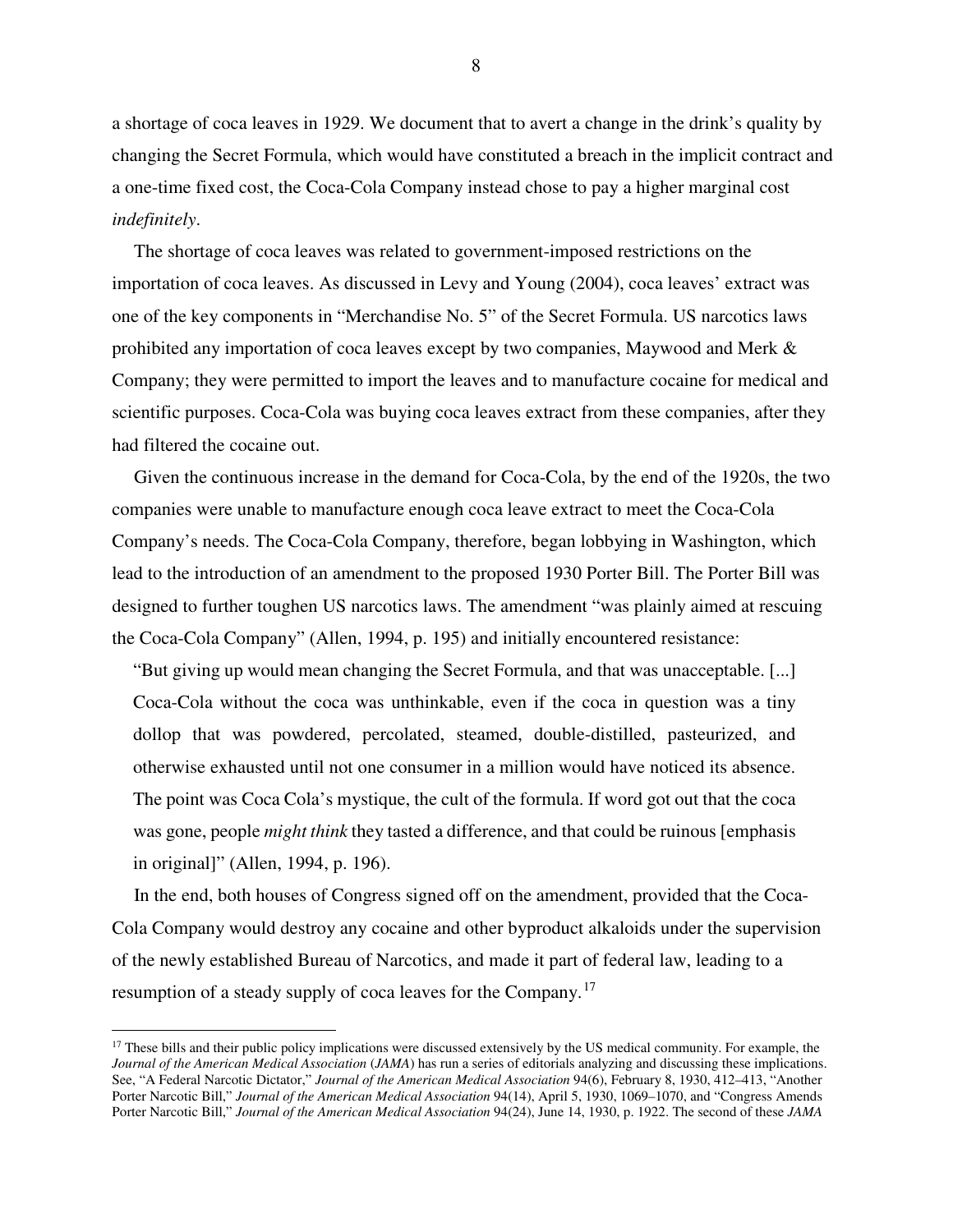Harrison Jones [Coca-Cola Company's Vice President for Sales], in consultation with William P. Heath [Coca-Cola Vice President for Quality Control] and John A. Sibley [Associate General Counsel of Coca-Cola], did some calculations to assess the effect of the new taxes and the additional processing costs of the coca leaves, on the cost of manufacturing Merchandise No. 5.<sup>[18](#page-11-0)</sup> These costs included, the cost of coca leaves (20¢/Lb in Peru), 10¢/Lb duty, 16¢/Lb narcotic tax, 50¢/oz for coca leave processing, cost of destroying cocaine ("unknown"), and the cost of freight of coca leaves from Peru to New York (also "unknown"). According to his calculations, which he conveyed to Woodruff in a memo on July 28, 1930, these additional taxes and coca leave processing costs would increase the cost of manufacturing Merchandise No. 5 from \$1.11/Lb to \$1.51/Lb, a 36 percent increase.<sup>[19](#page-11-1), [20](#page-11-2)</sup>

Thus, the Company avoided adjusting quality by incurring a higher marginal cost of production. Furthermore, its lobbying efforts to secure continued supply of coca leaves were no doubt costly. The Company was willing to incur the costs associated with those efforts, *plus* the expected present value of the higher marginal cost to be incurred for each pound of Merchandise No. 5 indefinitely into the future. Given that willingness, these costs can be interpreted as a lower bound on the true perceived fixed cost of making a quality adjustment and breaching the implicit contract.

To assess the magnitude of these costs, we computed the annual added cost of producing Merchandise No. 5 that the Company incurred, ex post, as a result of these changes. The resulting figures are reported in Table 1. In 2018 prices, the added annual cost the company incurred amounted to \$1.4 million–\$3.1 million, between the years 1931–1939. As a proportion

 $\overline{a}$ 

editorials, dated April 5, 1930, notes: "On March 26, Representative Porter introduced a third narcotic bill, H.R. 11143, to create in the Treasury Department a bureau of narcotics and to remove existing limitations on the importation of coca leaves that do not contain cocaine or ecgonine and of certain salts, derivatives and preparations of coca leaves." The H.R. 11143 bill replaced the previous two bills, and thus became known as the "Porter Bill" (Editorial of *California and Western Medicine*, July 1930, p. 515). Harrison Narcotics Act of 1914, which made cocaine use illegal in the US, had a similar provision. According to Pendergrast (1993, p. 448), "After intensive lobbying , Coca-Cola succeeded in having a loophole written into that law, allowing the importation of coca leaves if they were de-cocainized under government supervision." See, "The Harrison Narcotic Act," *Virginia Law Review* 6(7), 1920, 534–540.

<span id="page-11-0"></span><sup>&</sup>lt;sup>18</sup> Pendergrast (1993, p. 422) contains the original version of the Secret Formula, which according to his account, was in use in the 1930s and 1940s. The Formula, lists all the ingredients and corresponding quantities, including the extracts of Coca plant (labeled "F.E. Coco," i.e., Fluid Extract of Coca plant) and Cola nut (labeled "Citrate Caffeine"). These two ingredients combined, form what is known as Merchandise No. 5 in the Coca-Cola Company's internal jargon.

<span id="page-11-1"></span><sup>19</sup> Source: Memorandum from Harrison Jones to R.W. Woodruff, "In RE: #5," July 28, 1930, R.W. Woodruff Papers, 1819– 1996. Emory University, Stuart A. Rose Manuscript Archives and Rare Book Library, Atlanta GA 30322. In the earlier version of this paper, we cited \$1.11 as the new cost, quoting from Allen (1994, p. 196). We, however, discovered that Allen's figure was mistaken, after locating a copy of the above memo.

<span id="page-11-2"></span><sup>&</sup>lt;sup>20</sup> 1Lb of Merchandise No. 5 was needed to make 16-Gallons of Coca-Cola syrup, and thus the cost of Merchandise No. 5 that was needed to make 1-Gallon syrup, had increased from  $$1.11/16 = 6.9¢$  to  $$1.51/16 = 9.4¢$ , as a result of the requirements and the conditions the Porter Bill set.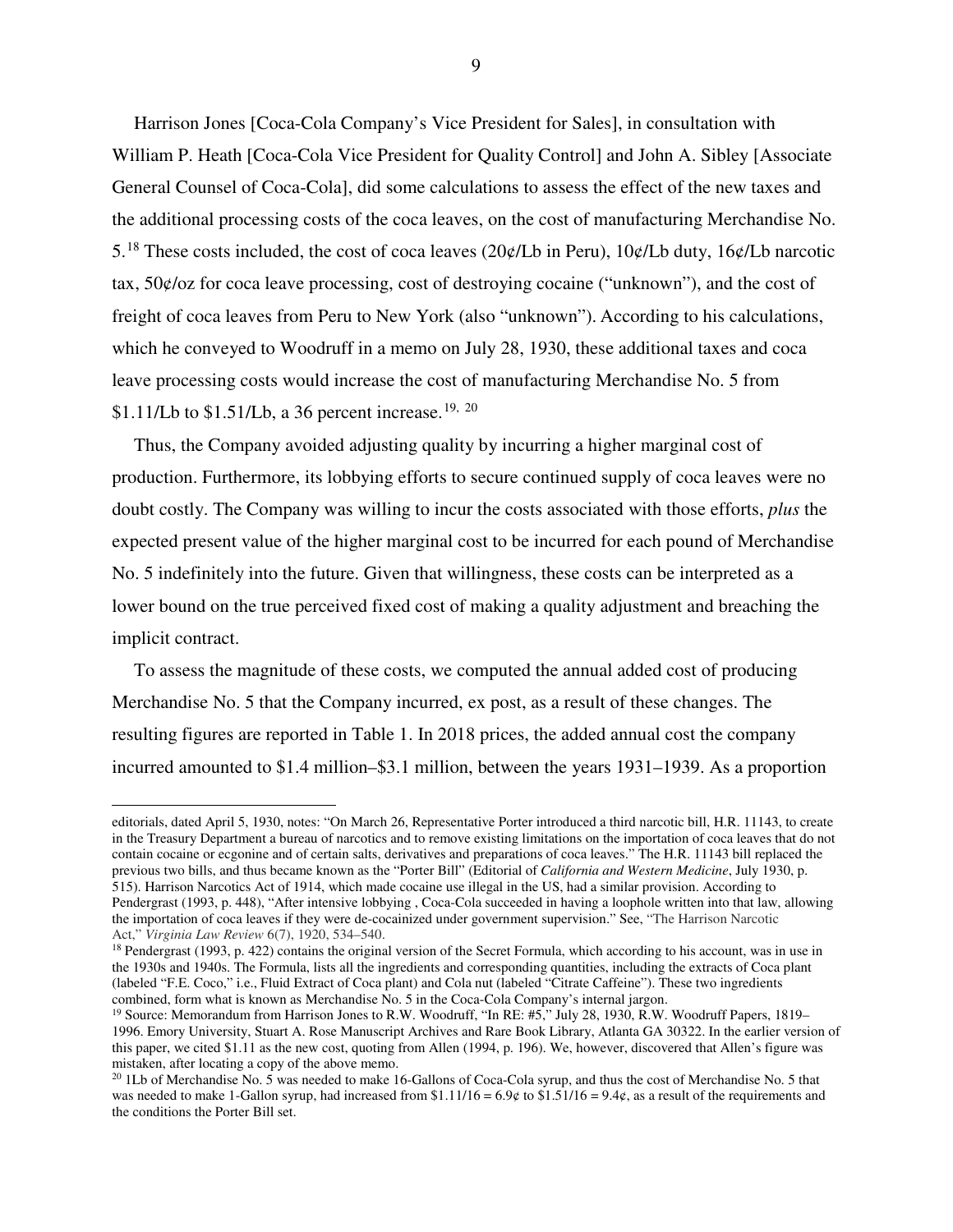of the Company's gross sales, net profits, and expenses, the added cost amounted to about 0.20%, 0.60%, and 0.90%, respectively. These figures do not seem as large, although we should emphasize that they should be interpreted as the lower bound of the true perceived cost of breaching the implicit contract by adjusting the drink's quality, as viewed by the Company management.

#### **5. A brief history of New Coke**

 $\overline{a}$ 

Having presented evidence on the *perceived* costs of breaching the implicit contract's quality clause based on what the Coca-Cola Company incurred to *avoid its breach*, we now turn our attention to evidence on the *realized* costs when the Company *actually breached* the implicit contract by introducing "New Coke" in 1985. We begin with a brief overview of the development and introduction of the now-infamous New Coke.

In the late 1970s and early 1980s, Coca-Cola's market share was falling while Pepsi's was on the rise. These trends were contemporaneous to, and perhaps reinforced by, PepsiCo's "Pepsi Challenge" national marketing campaign of blind taste tests conducted in public areas.<sup>[21](#page-12-0)</sup> () According to figures from the Coca-Cola Company, the Coke's market share, which stood on 60 percent after WWII, was down to only 22 percent by 1984; Pepsi's market share that year stood on 18 percent, on the verge of parity with Coca-Cola (Blanding, 2010, pp. 59–60). Even worse, the Company conducted its own blind taste tests with consumers and found that, indeed, they preferred Pepsi by margins as high as  $10-15$  points.

With management's blessing, Coca-Cola Company chemists began considering a reformulation of the Secret Formula. The research project was code-named "Project Kansas" and was the most secretive and elaborate endeavor ever undertaken by the Company.<sup>[22](#page-12-1)</sup> The Company undertook what became a two-year project in search of an improved formula that would beat Pepsi in blind tests. In the end, the Company chemists arrived at a new formula that differed in

<span id="page-12-0"></span><sup>&</sup>lt;sup>21</sup> Some of these tests were filmed and became part of TV ads that captured the surprised faces of consumers who discovered that they had chosen Pepsi over Coke.

<span id="page-12-1"></span> $^{22}$  According to the documents displayed at the Coca-Cola Museum in Atlanta, GA, only a handful of top executives of the company knew about the project. It was given the code-name "Kansas" because of a quote by William Allen White, the editor of *The Emporia Gazette* (Kansas), who for a picture taken for *Life* magazine on his 70<sup>th</sup> birthday in 1938, asked that he be photographed beside a Coca-Cola dispenser at a local soda fountain, saying that Coca-Cola was "[…] the sublimated essence of all that America stands for […] a decent thing, honestly made, universally distributed, conscientiously improved with the years." Source: Hollie (1985). In an undated confidential memo with the title "Negative Briefing: What if…?" which is displayed at the Coca-Cola Museum in Atlanta, GA, the goal of Project Kansas, its scope and boldness, are compared to not less than *the Allied forces invasion of Europe in 1944*!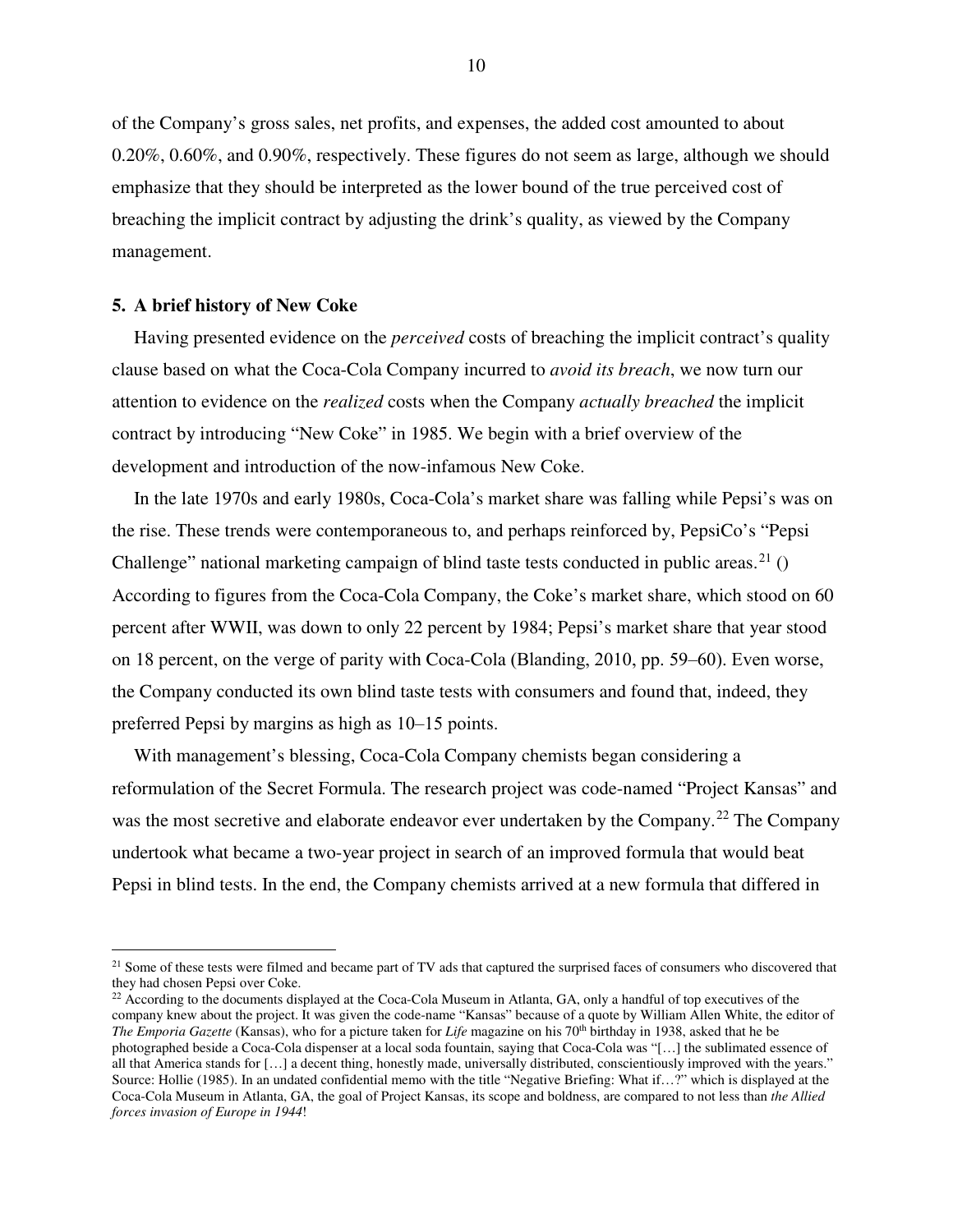several ways from the original.<sup>[23](#page-13-0)</sup> The biggest difference was that the new formula contained less phosphoric acid to lessen the bite and give the drink a smoother taste. In addition, to replace the acidity lost by the reduction in phosphoric acid, the new formula contained more citric acid; this gave it more of a lemony aroma. It had more fructose, increasing the drink's sweetness. The amounts of caramel and caffeine were adjusted (in unspecified ways) and the amount of vanilla was reduced (also to lessen the bite).<sup>[24](#page-13-1)</sup> The secret blend of flavoring oils ("Merchandise No. 7x") was also adjusted.<sup>[25](#page-13-2)</sup> Finally, and importantly, Merchandise No. 5 was removed completely. Coca-Cola would henceforth contain neither of its namesakes: coca leaves and kola nuts.

The efforts appeared to have paid off: after an exhaustive battery of 190,000 blind taste tests, with respondents from every age group and every region of the country, the new formula was beating Pepsi by a margin of 6–8 points. The new formula was also beating the original Secret Formula in these taste tests.

New Coke was introduced with a huge fanfare in New York City on April 23, 1985.<sup>[26](#page-13-3)</sup> It was clear to consumers that the drink had undergone a substantial quality change. Indeed, *they had been told so by the Coca-Cola Company*.

#### **6. Market response to the New Coke: Cost of breaching the implicit contract**

<u>.</u>

In analyzing this change in the Secret Formula and the public response to it, we are able to offer the second, and this time more direct, evidence on the cost of breaching the implicit contract. Consider the cost of introducing New Coke. In addition to the direct cost of \$4 million (\$9.24 million in today's prices) that the Coca-Cola Company spent on research, development, and blind taste-testing of the New Coke, the Company bottlers incurred a direct loss of \$30 million (about \$69.3 million in today's prices) in the form of unsold New Coke inventories (Collins 1995). $27$ 

<span id="page-13-0"></span><sup>&</sup>lt;sup>23</sup> The details of these differences and other general facts are drawn from Pendergrast (1993, pp. 354–371), Allen (1994, pp. 404– 415), Dubow and Childs (1998), and Blanding (2010, pp. 59–62).

<span id="page-13-1"></span><sup>&</sup>lt;sup>24</sup> At the April 23, 1985 press conference where the New Coke was officially announced, the Company CEO, Roberto Goizueta described it as having "a rounder, bolder, more harmonious flavor" (Blanding, 2010, p. 61).

<span id="page-13-3"></span><span id="page-13-2"></span> $25$  Dubow and Childs (1998) speculate that this change involved an increase in the quantity of nutmeg. <sup>26</sup> This was dubbed "Black Tuesday" by Secret Formula loyalists (Blanding 2010). At the April 23, 1985 press conference, Goizueta denied that the New Coke was sweeter than the old Coke, and suggested that Pepsi had nothing to do with it. This, however, did not convince the press or the public. It is worth noting that the April 23, 1985 *New York Times*, on p. D7 (as well as the Coca-Cola hometown's *Atlanta Journal-Constitution* and many other newspapers across the US) contained a full-page ad of Pepsi, declaring "The Other Guy Just Blinked."

<span id="page-13-4"></span><sup>&</sup>lt;sup>27</sup> See also the *Atlanta Journal-The Atlanta Constitution*, April 11, 1995, "New Coke's 10<sup>th</sup> Anniversary: From Catastrophe to a Classic," pp. D1, D8, and D9.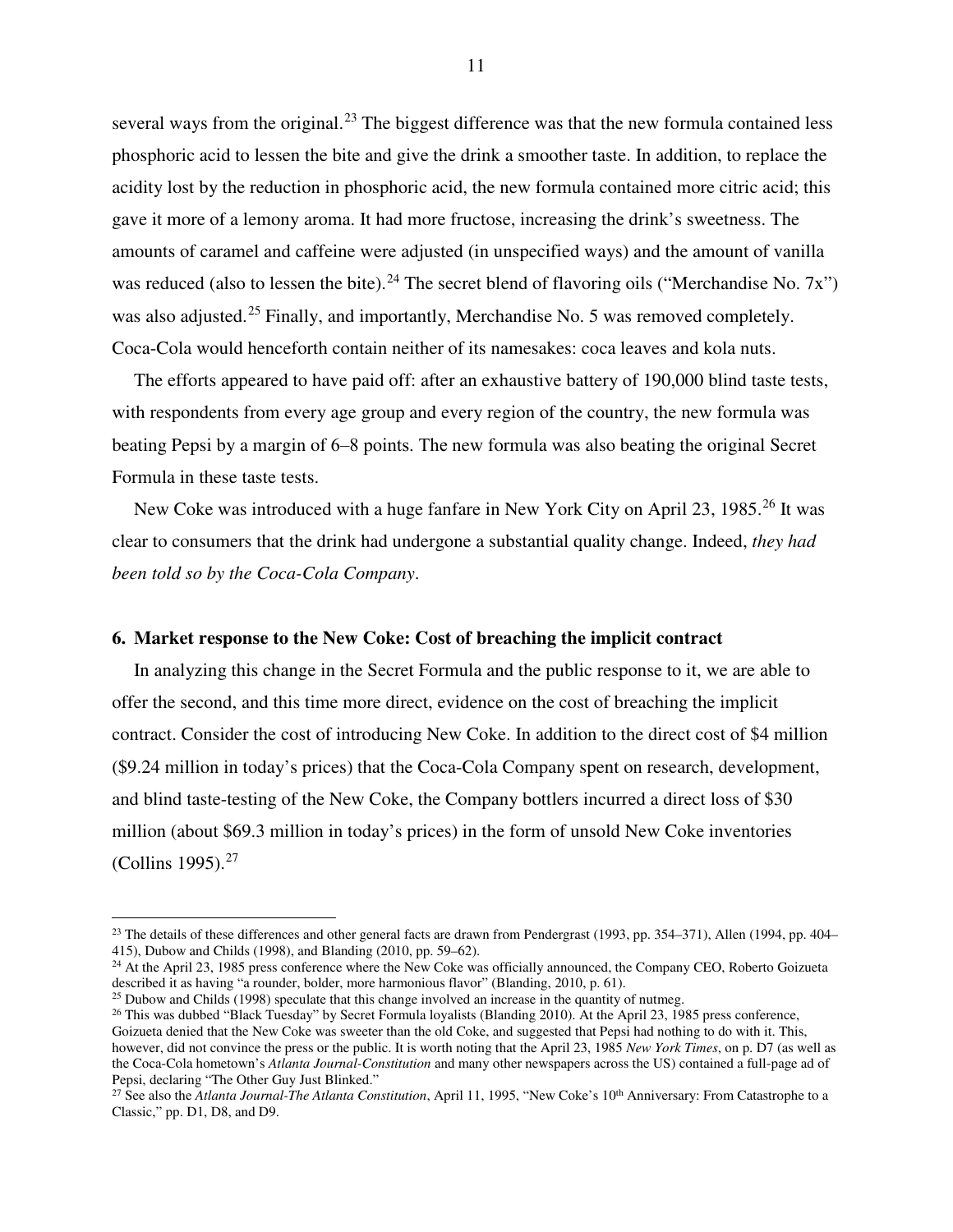However, these amounts were almost certainly of second order importance relative to the cost that the Coca-Cola Company incurred in terms of lost goodwill. In introducing New Coke, the Company breached the implicit contract it had established with its consumers: the New Coke was not "genuine," it was not "Real Thing."

It is not possible to measure directly or precisely the size of the cost of lost goodwill. To appreciate its likely magnitude, however, consider the following. New Coke was instantly hated by the vast majority of US consumers. Within a week of its introduction, over 1,000 phone calls were being received each day at the Company headquarters in Atlanta from consumers who were expressing shock, anger and outrage. By the beginning of June, the number of these calls increased to 8,000 a day. In addition, the company was bombarded by 40,000 letters of protest. By the end of the ordeal, more than 400,000 phone calls and letters were received. The letters, like the phone calls, were cries from the heart, making it clear that much more than a soft drink was involved. According to the Coca-Cola Company's consulting psychologist, "[…] the emotions he heard were similar to those of grief-stricken parents mourning the death of favorite child."

The main complain in most of these letters and phone calls was the same: The Coca-Cola Company has *betrayed* them. Consider few examples: "Changing Coke is just like breaking the American dream, like not selling hot dogs at a ball game." "For years, I have been what every company strives for: a brand-loyal consumer. I have purchased at least two cartons of Coke a week for as long as I can remember... My 'reward' for this loyalty is having the rug pulled out from under me." "Millions of dollars' worth of advertising cannot overcome years of conditioning, or in my case, generations. The old Coke is in the blood. Until you bring the old Coke back, I am going to drink R.C."

People were even comparing the importance of Coca-Cola to that of the US Constitution and even God! "Would it be right to rewrite the Constitution? The Bible? To me, changing the Coke formula is of such a serious nature." "There are only two things in my life: God and Coca-Cola. Now you have taken one of those things away from me." "Changing Coke is like God making the grass purple or putting toes on our ears or teeth on our knees." "My dearest Coke: You have betrayed me." According to Allen (1994, p. 364), the Coca-Cola Company president Roberto Goizueta, after monitoring the consumer hotline and hearing the consumers' complains, exasperatedly observed: "They talk as if Coca-Cola had just killed God."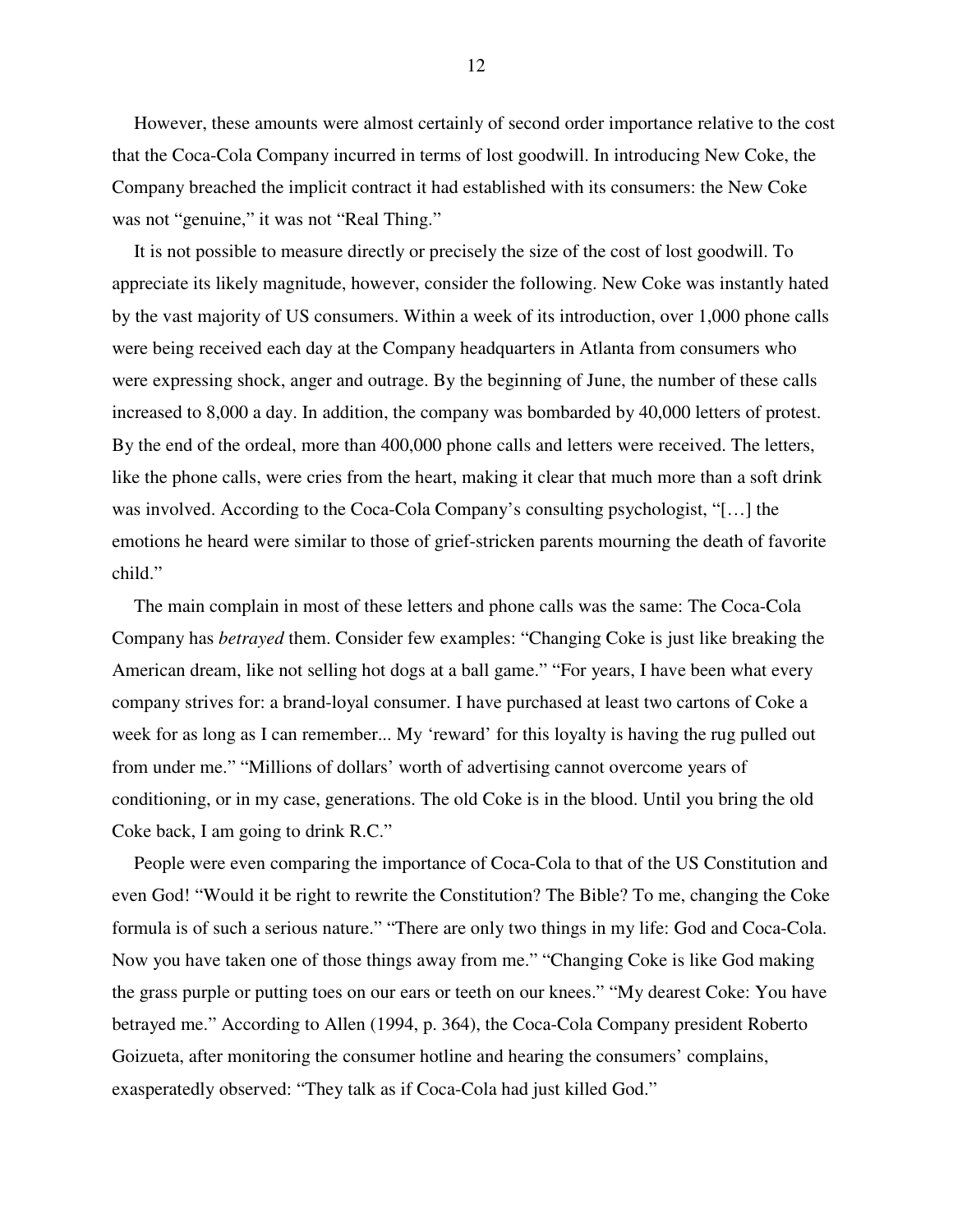Perhaps New Coke indeed tasted better in blind taste-tests. However, the fact was that many people did not want to like New Coke. They were unable to give it a fair chance, because they were angry at its very existence: "Blindfolded, people were consumers who wanted a new taste. Eyes open, they were Americans who felt betrayed by New Coke" (Allen 1994, p. 17). People took cans and bottles of the New Coke into streets and poured them down storm drains. Every single Company-staged "rolling out party" for New Coke was a complete failure, bringing only negative publicity and the public's demand to bring the old Coke back.

"Long before they had ever tasted a sip of it, millions of Americans decided they *hated* New Coke. All across the country and especially in the South, people responded to the formula change as if the Company had committed an act of parricide, killing off a beloved member of the family. The surge of emotion over old Coke defied all reason…In the media, writers and cartoonists treated the management of the Coca-Cola Company not as businessmen who were trying to improve a popular product, but as vandals who wanted to deface a national treasure…Protests sprouted up everywhere... In city after city, diehard Coke drinkers began stockpiling supplies of the old soft drink, often with local TV crews on hand to record the activity and showcase it on the nightly news" (Allen, 1994, p. 413–414).<sup>[28](#page-15-0)</sup>

It is clear that the implicit cost in terms of lost goodwill dwarfed the \$9.24 million (in today's prices) spent on research, development, and blind taste testing, and \$69.3 million (in today's prices) lost due to unsold New Coke inventories.

#### **7. Breaching the implicit contract: What went wrong?**

 $\overline{a}$ 

One of the important issues in the context of implicit contracts is a vulnerability of the Coca-Cola Company to consumers' backlash in the case of implicit contract breach. This is important because it makes the contract credible by making it incentive compatible. Young and Levy (2014) demonstrate that the Company was indeed vulnerable to such a consumer backlash and that its management recognized this. The Company leadership knew that all three attributes of the product – price, quantity, and quality – had to be kept unaltered, as promised by the implicit

<span id="page-15-0"></span> $28$  "Bottlers begged for the old drink back, since they were becoming social pariahs. In rural Alabama, a minister led his congregation in prayer for the local bottler's soul, which was undoubtedly destined for hell. In Marietta, Georgia, a woman assaulted a Coke delivery man with her umbrella as he tried to stock a supermarket shelf with New Coke. 'You bastard,' she screamed, 'you ruined it, it tastes like s---!' When a nearby Pepsi driver laughed, she spun around. 'You stay out of it! This is family business. Yours is *worse* than s---!'" Pendergrast (1993, p. 364).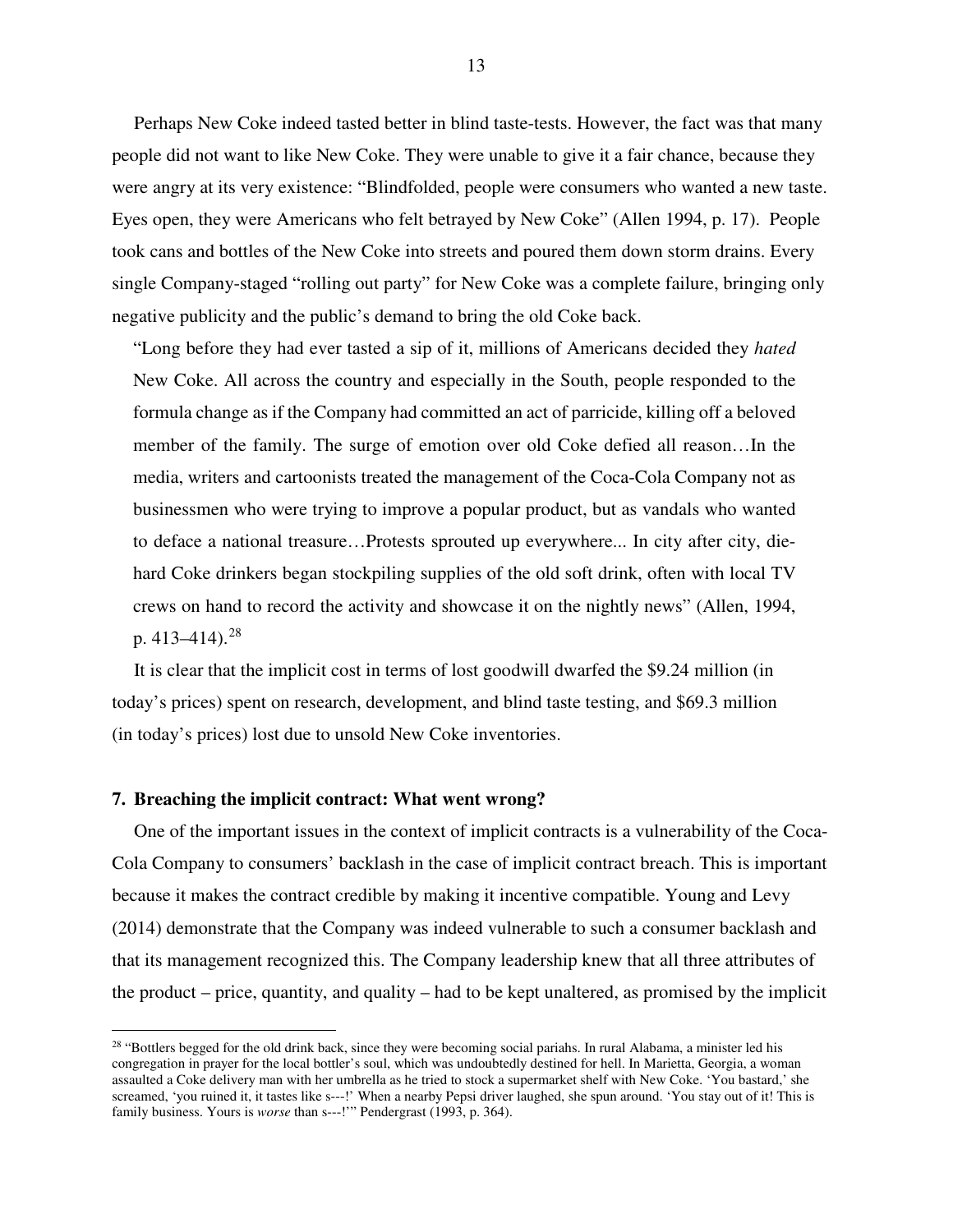contract.

1

Beginning in 1920s, for example, the Coca-Cola Company was stressing in its ads both the 6.5 oz. quantity and  $5¢$  price as something that consumers expected and could count on.<sup>[29](#page-16-0)</sup> Similarly, upon becoming president of Coca-Cola, Robert Woodruff "established several guidelines [among which was that] *he would never tamper with the quality of the product*" [our emphasis], (Kahn, 1969, p. 74).<sup>[30](#page-16-1)</sup> The long-running campaign depicting Coca-Cola as the "Real Thing" was reflecting the Company's continued effort to communicate that commitment to the general public. $31$ 

Similarly, the Coca-Cola Company management recognized early on the importance of protecting and preserving its consumer goodwill.<sup>[32](#page-16-3)</sup> For example, the 1924 annual report of the Company stated: "All of our equipment might be replaced more easily than could our goodwill, which has been cultivated through 38 years of consistent effort."<sup>[33](#page-16-4)</sup> The Company leadership viewed the maintenance of the implicit contract as a key to the accumulation and maintenance of consumer goodwill.

In light of these insights and understandings of the Coca-Cola Company leadership, it was

<span id="page-16-0"></span><sup>&</sup>lt;sup>29</sup> "This glass increases sales," stated a 1923 newspaper insert referring to 6.5oz glasses. The insert referred also to "The Right Price" of "5¢" which "is the price *people expect to pay for Coca-Cola, because it is established by years of custom*" [our emphasis]. Source: Trade Paper Insert, reproduced, Coca-Cola Company Archive, Atlanta, GA. As another example, in a correspondence addressed to its salesmen concerning the need to continue the nickel price strategy, the Company management asked: "How would one-third of your fountain customers feel if they were required to pay 100% more [than] they had *been accustomed to paying…*[?]" [our emphasis]. Source: Undated set of "Instructions for Salesmen in Campaign for Promoting 5¢ Price on Coca-Cola," Coca-Cola Company Archive, Atlanta, GA. The Company, fearful of the backlash as some retailers attempted in 1950 to raise the nickel price, conducted a survey of consumers' reaction to such price hike attempts. According to the findings of one such survey, "At first, the public bought up all available Coca-Cola at the old price. As soon as the supply was depleted, [a] boycott was imposed." "Typical consumer comments" included: "Buy a Coke? Not me. Haven't had one since the price went up. I'll wait until it comes down." "They will be sorry. I haven't had a Coke all week and I won't until it sells for a nickel." "The bastards! No one buys Coke now." "Coke will be back to a nickel soon. Just wait and see." Source: *Price Situation Survey, Alexandria, LA, 1950*, Coca-Cola Company Archives, Atlanta, GA.

<span id="page-16-2"></span><span id="page-16-1"></span><sup>&</sup>lt;sup>30</sup> According to the account of Robert Goizueta, who replaced Woodruff as the President of Coca-Cola, in one of his earliest meetings with Woodruff, "someone raised the question of using synthetic caffeine from mineral sources in Coca-Cola to save money. 'We only have one formula,' Woodruff replied stiffly, slamming the door on the subject" (Allen 1994, p. 392). <sup>31</sup> Consider the following ad: "Some said: 'Raise the price to the retailer.' Some said: 'Lower the quality.' Some said: 'Cut the advertising appropriation.' That is the summary of advice we have received during the past year from people who knew how greatly our cost of making Coca-Cola has been advanced owing to extravagant rises in costs of *all* ingredients. We said: 'Price, quality and advertising will remain the same'…Then we would be mighty poor specimens if we tried to make the druggist carry the load of our increased costs by cutting down your profits on Coca-Cola. The burden is ours—we have gladly assumed it. As to lowering the quality of Coca-Cola—its quality is what has established it as a success." Source: *Drug Trade Journal* (1916), reproduced in the Company's *Advertising Copy Collection, 1916–1919*, Vol. 5, 00502 ARS (Coca-Cola Company Archive). Similarly, a Company ad that appeared in many retail trade publications, reproduced in Coca-Cola Company's *Advertising Copy Collection, 1942*, 01724 ARS (Coca-Cola Company Archive) states: "There's a seven-letter word for it: QUALITY... the quality of genuine goodness. That's what your customers recognize in Coca-Cola…[I]t's the real thing. 5¢. You trust its quality." Again, the purpose was to convey to retailers the Company's promise to its consumers.

<span id="page-16-3"></span> $32$  Tadelis (1999, p. 548, footnote 2) defines goodwill as the value of the firm's intangible assets, which includes the firm's brand name recognition and reputation. Accountants use balance sheet information to assess the value of these intangible assets as the difference between the firm's market value and the value of its net tangible assets.

<span id="page-16-4"></span><sup>33</sup> Source: Annual Report of the Coca-Cola Company, February 26, 1924, p. 4.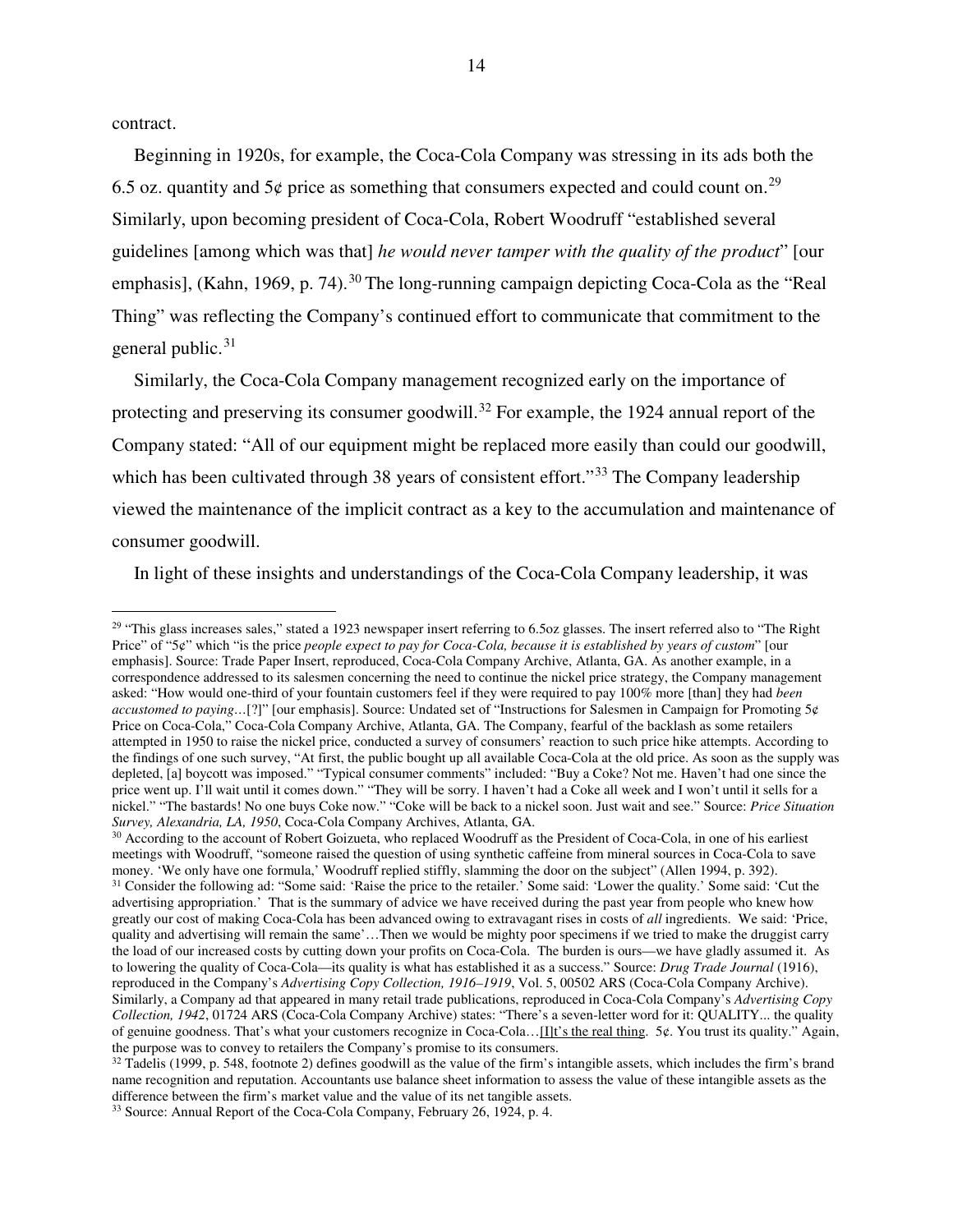remarkable that they abandoned the Secret Formula. Goizueta's decision to reformulate the 99 year-old Coke was made based on blind taste-tests, with the hope of beating Pepsi in their fight for the market share. What the Coca-Cola Company management did not take into account was the America's emotional attachment to what "Coca-Cola" stood for: continuation, stability, childhood memories. It was not the drink inside the bottle that mattered. It was the bottle, the label on it, the name "Coca-Cola," and what it signified to America (Fischer, 1985).

As Blanding  $(2010)$  explains, they should have known better.<sup>[34](#page-17-0)</sup> When Coca-Cola was developing Diet Coke, the Company's marketing people discovered that the word "Coke" was enough to drive sales. For example, "When they tested Tab against Pepsi, it lost by a 4 percent margin; when they poured the same drink into a Diet Coke can, however, it caused customer preference to jump 12 points" (p. 61). But that was attaching the term "Coke" to a different product *alongside* the original and still-available Coca-Cola. Replacing the old Coke with something different and labeling it "Coke"? Well, that was something entirely different.

Studies have confirmed this effect. For example Pierce (1987) and Pierce and Belke (1988) show that brand names and trademarks might exert greater influence over consumers' opinion then the products' taste. Based on their experiments, they reported that the product labels (rather than taste) influenced subjects' ratings of Coke and New Coke, depending on the subjects' reported prior attitudes. The regular users of Coke ranked products that were labeled "Coke" higher than the products that were labeled "New Coke." In contrast, subjects who did not drink Coke regularly showed a greater preference for the product labeled "New Coke." These studies find that trademarks, brand names, labels and other similar commercial stimuli depend on the consumers' conditioning history. Furthermore, Lee et al. (1996) report that since Coca-Cola has been around for such a long time, consumers have developed a strong emotional attachment to the brand, and thus they do not like to see it changed.<sup>[35](#page-17-1)</sup> Although the consumers liked the New

 $\overline{a}$ 

<span id="page-17-0"></span><sup>&</sup>lt;sup>34</sup> An episode related to a shortage of caramel during WW I, should have served as a lesson. In 1917, because of caramel shortage, "Howard [a Coca-Cola Company pharmacist] experimented with a caramel-free syrup and made up an otherwise ordinary one-gallon batch of Coca-Cola—it was straw-colored—to try out in taste tests. With blindfolds on, he reported, people found the flavor to be identical with regular Coca-Cola and perfectly acceptable, but "when the testers tried it with eyes open, the assertion was made that the uncolored product tasted different." It was a parallel discovery to the one Company officials made with New Coke nearly seven decades later. Colorless Coke was scrapped" (Allen 1994, p. 89).

<span id="page-17-1"></span><sup>35</sup> Schindler (1992) reviews the market research methods the Coca-Cola Company used in the case of New Coke. He argues that the Company's miscalculation was a result of "the standard market research practice of considering focus groups to be only a form of preliminary research and not appreciating their unique ability to predict the effects of social influence" (p. 22). Similarly, Gelb and Gelb (1986), suggest that the "New Coke fiasco might have been avoided had market researchers concentrated more on consumers' emotional ties to the existing product. Coke drinkers *believed* that Coke stood for traditional values, as company ads had encouraged them to do, so they felt betrayed when the product changed radically overnight. Quantitative research often fails to uncover such fierce but unarticulated *loyalties to the status quo*" (p. 71).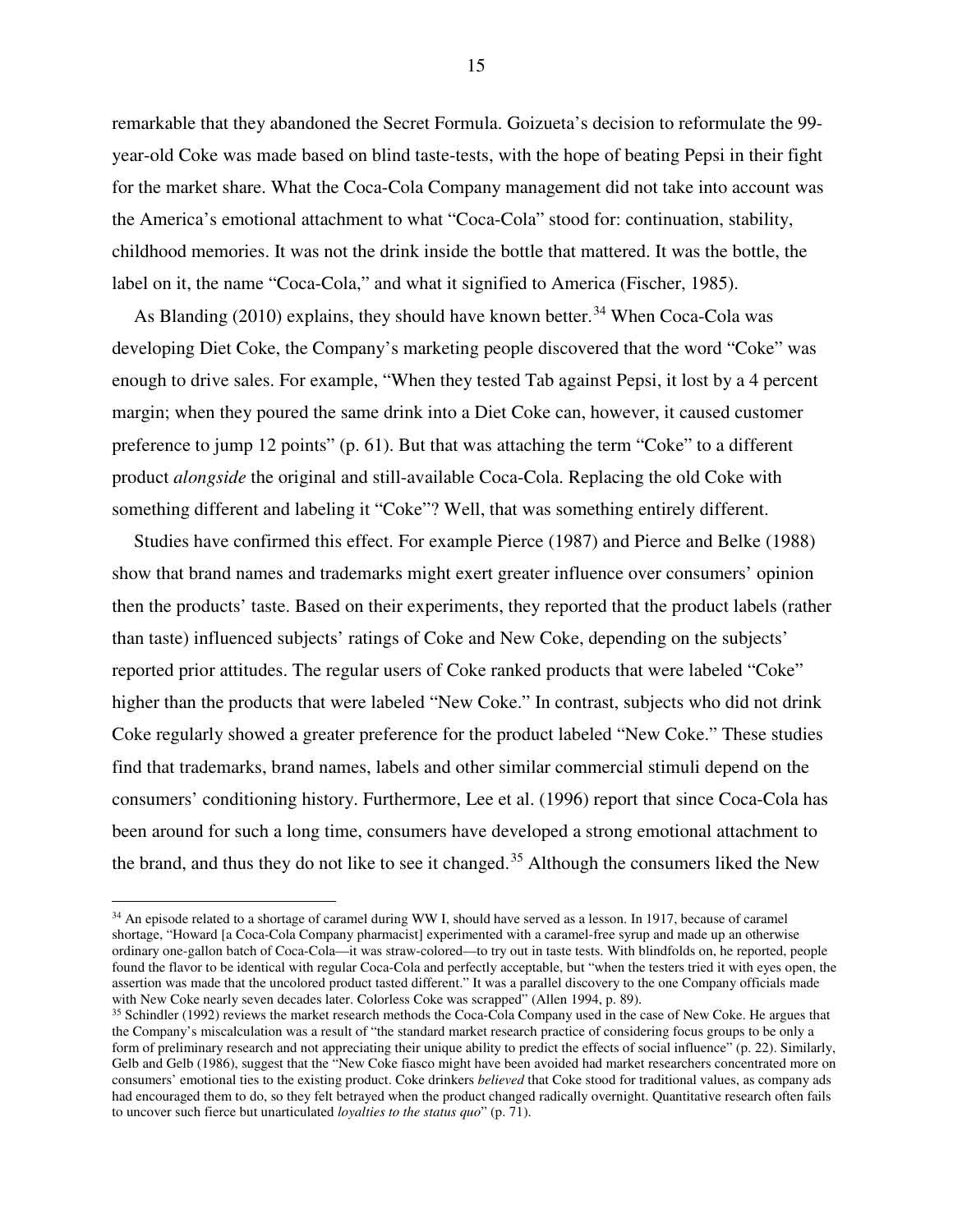Coke in blind taste tests, it appears that the taste was not that important to them. It was the product, what it stood for, what it signified, that mattered.<sup>[36](#page-18-0)</sup>

As Allen (1994) notes, "By creating an idea of the product that went far beyond its actual, utilitarian function—that of quenching thirst and providing a mild lift from sugar and caffeine the [Coca-Cola] company had elevated Coca-Cola to an ethereal plane that had little to do with how it tasted or the size of the bottle it came in. The point wasn't to compete with other soft drinks or to insist that Coca-Cola was "better," but to hold tight to the precious illusion that Coca-Cola was something completely different, above and apart" (p. 237).

#### **8. Voice and exit under loyalty: Consumer reaction and Coca-Cola Classic**

A useful framework for understanding consumer reactions to New Coke and the Coca-Cola Company's subsequent re-introduction of the original product (as "Coca-Cola Classic") is provided by Hirschman's (1970) classic work on voice, exit and loyalty. Hirschman explores the general case where:

"The performance of a firm or an organization is assumed to be subject to deterioration for unspecified, random causes which are neither so compelling nor so durable as to prevent a return to previous performance levels, provided managers direct their attention and energy to that task" (pp. 3–4).

The above provides an apt characterization of the Coca-Cola Company's breach of the implicit contract with the introduction of New Coke. The violation of the quality clause of that implicit contract was at least potentially, "repairable lapse" (p. 1) on the part of the Company.

The management of a firm can be alerted to such a repairable lapse via two types of consumer reactions. First, consumers can stop buying the firm's goods and seek out one of its competitors to buy from instead. This is the *exit option* and it is an economist's default assumption regarding consumer reactions to deteriorations in quality. The availability of the exit option to consumers is the hallmark of a monopolistically competitive market where each firm is to some extent a *price-* 

 $\overline{a}$ 

<span id="page-18-0"></span><sup>36</sup> It seems that the Coca-Cola Company has learned its lesson. On January 10, 2018, it was reported that the Coca-Cola Company has decided to revamp its Diet Coke line by introducing four new flavors, Diet Coke Ginger Lime, Diet Coke Feisty Cherry, Diet Coke Zesty Blood Orange, and Diet Coke Twisted Mango. Importantly, however, according to the report, "*Diet Coke will still be available in its classic formulation*" (our emphasis), Source: Jessica Dye, "Coca-Cola Hopes to Put Fizz Back in Diet Coke Sales with Brand Revamp," *Financial Times*, January 10, 2008, https://www.ft.com/content/4e19e3f9-1297-3a82-a6f1-3a6367ce5da3, accessed January 31, 2018.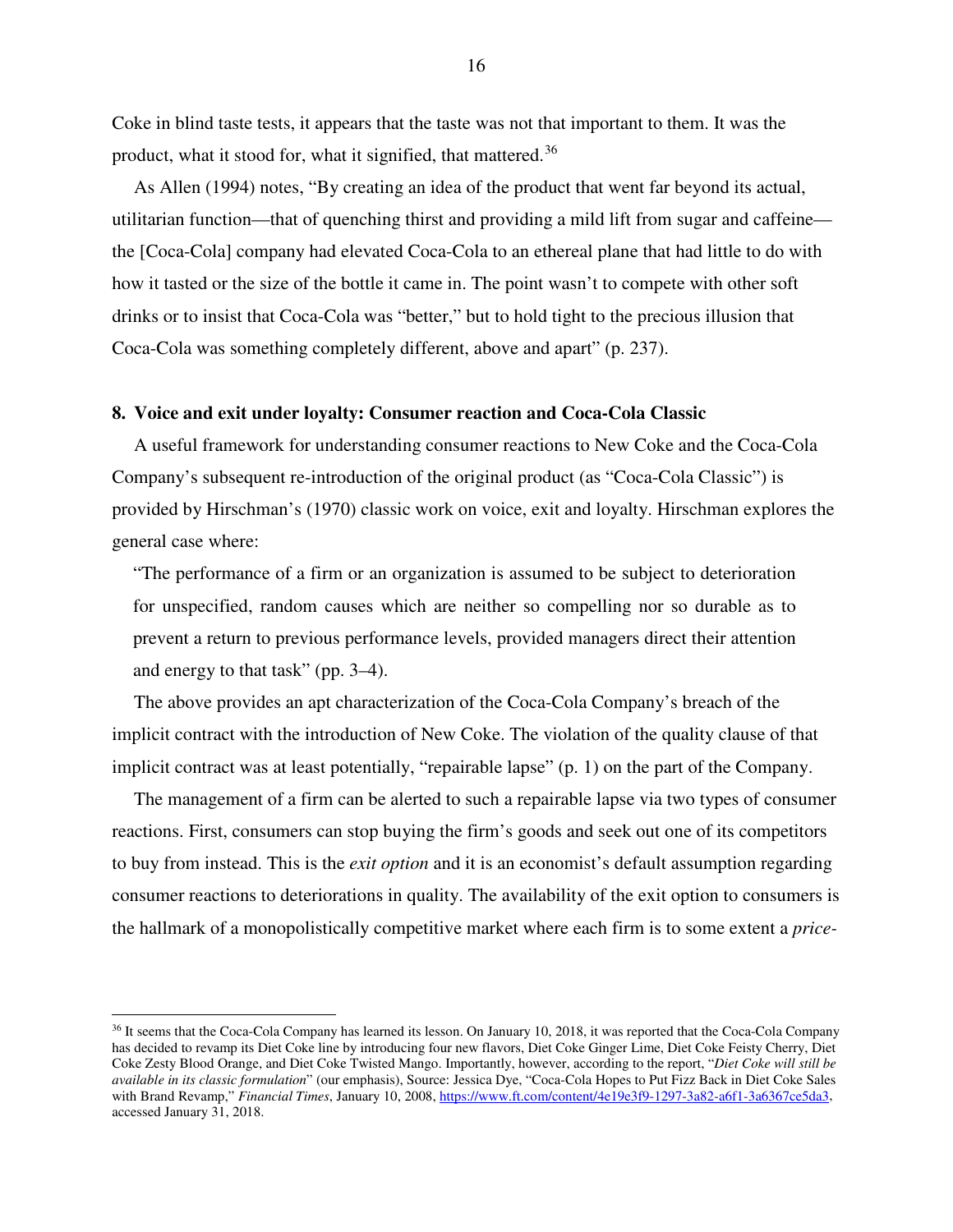and quality-maker; yet each also faces competition from firms that produce substitute goods.<sup>[37](#page-19-0)</sup>

While exit is an economist's default assumption, Hirschman (1970) emphasizes that there is another reaction by which consumers can discipline a firm: *voice*. Voice can serve either as a substitute for or complement to exit. Consumers can voice their disappointment with a firm's performance, communicating their feelings individually or collectively to its management. Alternatively, they may communicate their frustration to the public – to "anyone who cares to listen" (p. 4) – to mobilize others to discipline the firm through their own exit or voice.<sup>[38](#page-19-1)</sup>

As Hirschman (1970) emphasizes, exit is a *market act*: it is impersonal, usually taking place anonymously. Exit is also a binary decision: one either exits or does not. Alternatively, voice is a *political act* and it can range from a "faint grumbling to violent protest" (p. 16). The use of voice is typically personal, involving an expression of critical opinion to a firm's management. Furthermore, increasing the frequency or intensity of that expression can make voice more effective, at least up to a point.

All else equal, voice will be exercised more often, or more intensely, when the exit option available to consumers is less appealing or simply unavailable. For example, when consumers have poor substitutes available from other firms, then they will tend to exercise their voice. In the extreme, when consumers are dealing with a monopoly then voice is their only option for disciplining a firm when its performance deteriorates.<sup>[39](#page-19-2)</sup> If a perfectly competitive firm experiences a quality deterioration, its consumers will likely exit and purchase the goods of its competitors. In a more realistic, intermediate case between monopoly and perfect competition, a mix of exit and voice reactions is likely to be observed.<sup>[40](#page-19-3)</sup>

<span id="page-19-0"></span><sup>&</sup>lt;sup>37</sup> The exit option, according to this model, leads to more efficient outcomes because the exit creates a pressure on the failing firm to get back on track and fix its failing, as otherwise the competitive forces will drive it out of the market altogether and thus eliminate the inefficiency. That is because the competitors—existing or newcomers—will step in to take up the failing firm's market share and hire its factors of production, leading to a better overall allocation of resources.

<span id="page-19-1"></span><sup>&</sup>lt;sup>38</sup> Although Hirschman (1970) was the first to fully articulate the idea of voice as an alternative act or as a complementary act to the act of exit, it seems that other scholars have also noted the possibility of voice as an effective, although perhaps more cumbersome, alternative to exit. For example, Friedman (1962, p. 91), advocating the introduction of market mechanism into the public education states: "Parents could express their views about schools directly, by withdrawing their children from one school and sending them to another, to a much greater extent than is now possible. In general, they can now take this step only by changing their place of residence. For the rest, they can express their views only through cumbrous political channels." Hirschman (1970) quotes Friedman to emphasize the economists' natural tendency/bias in favor of exit and against voice. <sup>39</sup> Banerjee and Somanathan (2001) present a theoretical model where voice serves as a means of information aggregation within the organization.

<span id="page-19-3"></span><span id="page-19-2"></span><sup>&</sup>lt;sup>40</sup> The predictions of the theoretical model of Beard et al. (2015) and Gans, et al. (2017), are consistent with Hirschman's (1970) observations. Beard et al. (2015) develop a model of an experience good in which buyers discover after the purchase, ex post, that the good's quality is lower than they expected. Their model predicts that the greater is the competition, the smaller will be the number of consumers that will choose the option of voice, and the greater will be the number of consumers that will adopt the exit option. Similarly, Gans, et al. (2017) develop an equilibrium model of voice as a relational contract game, and show that the option of voice strategy will be chosen more often the more concentrated markets are.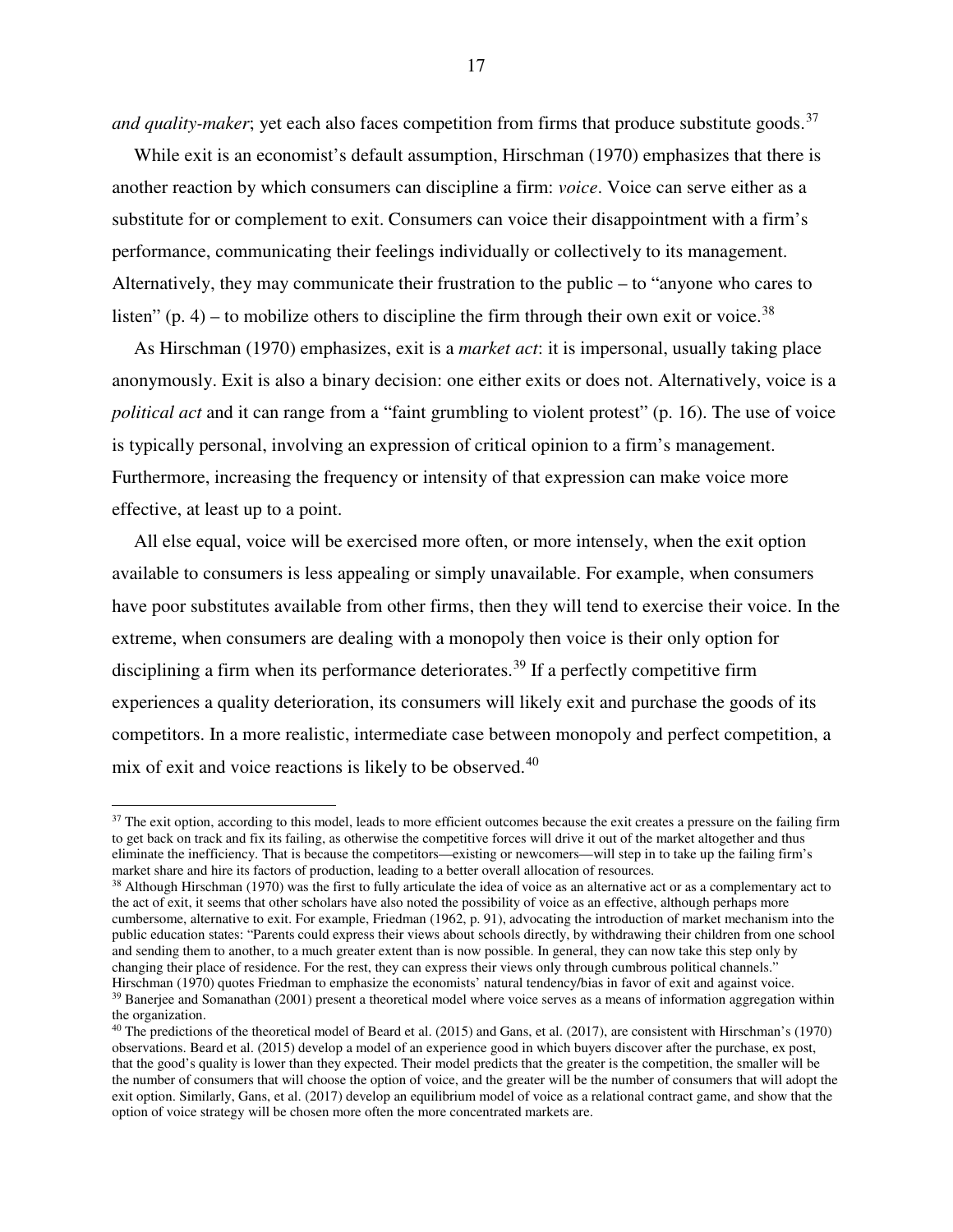The case of Coca-Cola is clearly one of these intermediate cases, but one where the Coca-Cola Company had considerable market power. As we argue in section 3 above, Coca-Cola was potentially habit forming and, furthermore, the Company undertook extensive efforts to convince its consumers that ostensible close substitutes were not actually so: they were not "the real thing." This created substantial *loyalty* amongst Coca-Cola consumers, a factor that "holds exit at bay and activates voice," because of the consumers' high switching costs (Hirschman 1970, p. 78). A consumer that is loyal to a firm will try to affect a reversal of a quality deterioration; furthermore, such a consumer "will often search for ways to make himself influential" (p. 77). Hirschman (1970, p. 80) observes that voice's "effectiveness depends on the *discovery* of *new* ways of exerting influence and pressure towards recovery." In light of this, one way to interpret consumers' references to "the American dream," "the US Constitution," and even "God" in their protestations is that they aimed to make them seem larger than themselves; to make their protests be perceived as universal by the Coca-Cola Company.<sup>[41](#page-20-0)</sup>

According to Hirschman (1970), voice will be particularly effective in settings where there are few buyers or in settings where few buyers account for a substantial proportion of total sales.<sup>[42](#page-20-1)</sup> Voice can be used effectively also in the case of an expensive durable good, where consumers are often repeat-buyers. In the context of low cost non-durable goods, in contrast, most consumers will simply exit and switch to a substitute good.

According to these arguments, one would not expect to see the option of voice used in the case of Coca-Cola. Coca-Cola is a small, non-durable, and relatively low-cost consumer good. In addition, the marketplace offered numerous close substitute goods, including Pepsi, Dr. Paper, RC Cola, Dr. Brown, Double Cola, Fitz's, Hansen's, Gray's, Jolly Good, Jolt Cola, Moxie, etc., as well as numerous private label substitutes, such as Kroger's Big K, Winn-Dixie's Chek, etc.

In addition, Coca-Cola was not consumed by a small group of people. Rather, it was a national beverage, consumed across the US by millions of Americans (and by hundreds of millions around the globe). These attributes make Coca-Cola an unlikely candidate for voice. Instead, Coca-Cola seems to meet all the necessary criteria for the optimality of the exit choice.

Brand loyalty, which is another important determinant of the option chosen, played a critical

 $\overline{a}$ 

<span id="page-20-0"></span><sup>&</sup>lt;sup>41</sup> Kleshchelski and Vincent (2009) present a theoretical model in which a presence of switching costs leads to an establishment of long-term relationships between firms and their customers. In their setting, firms view customers as long-lived assets, leading to a tradeoff between increasing current profits and market share.

<span id="page-20-1"></span> $42$  In the model of Gans et al. (2017), voice is likely to be observed in concentrated markets because in such markets the value of retaining consumers is high to the firms.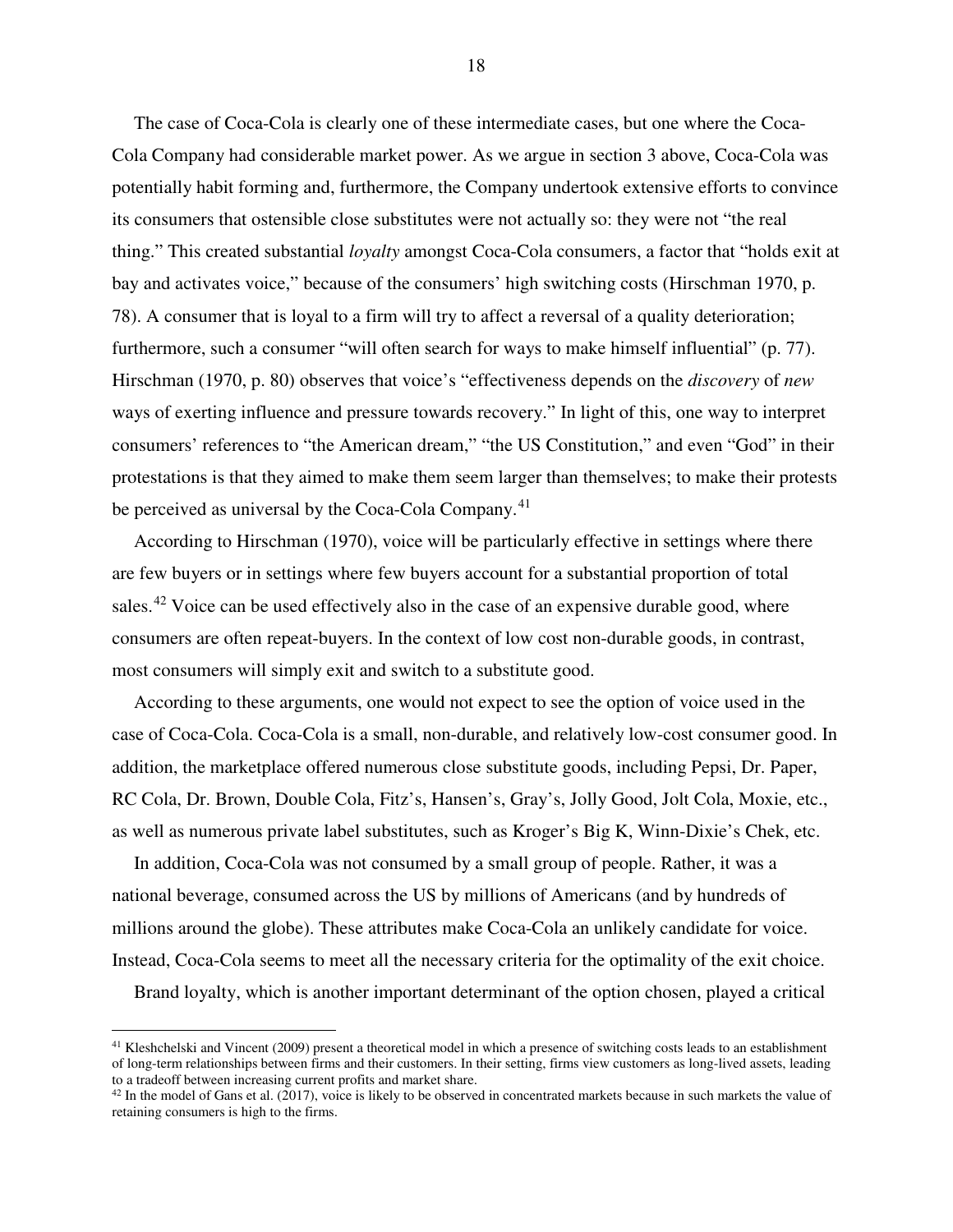role in the case of Coca-Cola (Fisher, 1985). Loyal customers have high switching costs stemming from their attachment to the product, and therefore, they will be amongst the nonexiting, vocal protesters.

Indeed, as discussed above, in the case of Coca-Cola, many of its consumers had a strong attachment to the drink, and thus, despite the existence of many substitutes, they chose the option of voice (which by itself is a costly activity) rather than switching to one of the substitutes. The various acts of protest undertaken by a large number of *loyal* customers made the act of voice particularly effective. As Fischer (1985, p. 44) notes, "When the new Coke hit the shelves in the U.S. in April, consumers felt that the company had broken the first promise of branding: that *what you get today will be what you got yesterday*" (emphasis ours).

The effectiveness of voice was further strengthened by the fact that the threat of exit made by the voicing customers was credible: the New Coke sales never rose. To the contrary, many consumers chose the option of boycotting the Company. That is, they opted for a temporary exit, which in addition to demonstrating the consumer's determination and credibility, imposed huge cost on the Company in terms of revenues.<sup>[43](#page-21-0)</sup> As a result, the Company was losing market share on a daily basis. Thus, the effectiveness of the voice option the public adopted, was further strengthened by the availability of the exit option, credibility of which was demonstrated by the act of temporary exit many of them chose.

Given that the Coke drinkers opted for voice in large numbers suggests that loyalty played the central role. The implicit contract that the Americans had with Coca-Cola was only strengthened by this loyalty, to the point where it made the option of exit, i.e. the switching cost, too high and the option of voice worthwhile. The implicit contract, which included unchanging quality ("the real thing") and unchanging price (" $5¢$ ") assurances, formed a certain bond between Coca-Cola and America, turning Coca-Cola into something "bigger" than just a soft drink.

Thus, in the case of New Coke, the Coca-Cola Company's consumers *had* been loyal and *did*  clearly exercise both voice and (temporary) exit. (Regarding the latter, recall the \$69.3 million, in today's prices, of unsold New Coke inventories.) And their exercise of voice and exit were effective in moving the Company to repair its repairable lapse. Indeed, without much fanfare, on July 11, 1985, in Atlanta, GA, the Company announced the return of the original Coke under the

<u>.</u>

<span id="page-21-0"></span> $43$  Hirschman (1970) defines boycott as a hybrid of exit and voice. Many of the customers that chose this option were amongst those who were voicing their dissatisfaction by calling, and writing to the Coca-Cola Company headquarters.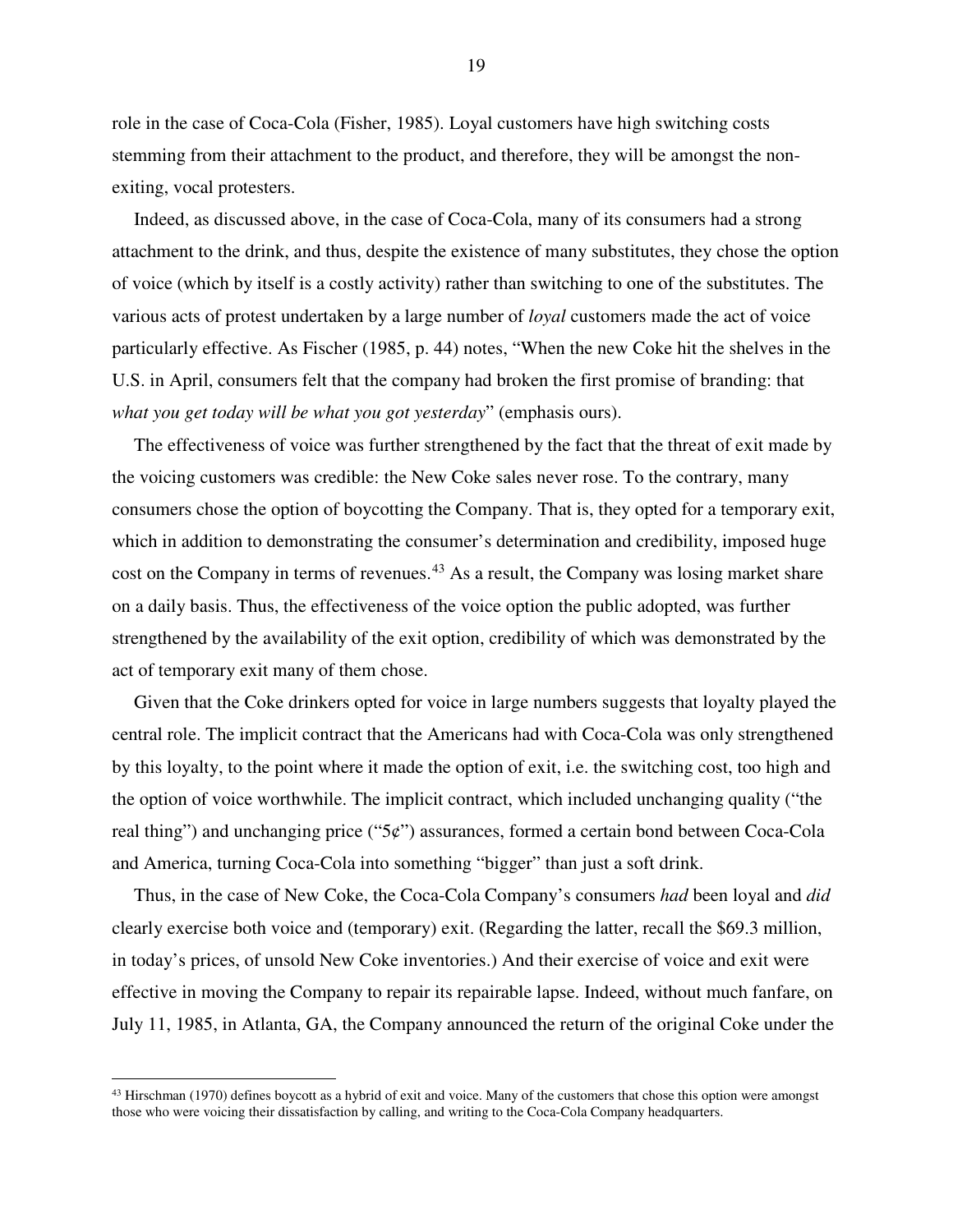name, "Coca-Cola Classic." Don Keough, Vice President for Operations, summarized the lesson the Company learned from the century's biggest blunder: "There is a twist to this story which will please every humanist and will probably have the Harvard professors puzzling for years. The simple fact is that all the time and money and skill poured into consumer research on the New Coca-Cola could not measure or reveal the deep and abiding emotional attachment to original Coca-Cola felt by so many people… The passion for original Coca-Cola—and that is the word for it: passion—was something that caught us by surprise… It is a wonderful American mystery, a lovely American enigma, and you cannot measure it any more than you can measure love, pride, or patriotism" (Allen, 1994, p. 416).

As argued above in section 6, the cost in terms of lost goodwill almost certainly dwarfed the, in today's prices, \$9.24 million in R&D and \$69.3 million in unsold inventories. That implies that voice and exit were complementary, but the former was considerably more important in moving the Coca-Cola Company to restore the Secret Formula. Consumers' loyalty led them to exercise both exit and voice in complementary fashion: they refused to buy New Coke and complained about it vociferously and bitterly, to anyone who cared to listen.

#### **9. Conclusion**

In this paper we offer empirical evidence on the magnitude of the cost of breaching an implicit contract in the market for Coca-Cola. We offer two types of evidence. One is indirect while the other is more direct.

The indirect evidence is based on the argument that if the Coca-Cola Company chose to pay a permanently higher marginal cost of production over one-time higher fixed cost to avert a change in the quality of Coca-Cola, then we can interpret the increase in the marginal cost as a lower bound of the true cost of breaching the implicit contract, as perceived by the Company.

The direct evidence is based on the analysis of the market reaction that followed the Coca-Cola Company's decision to alter the century-old *Secret Formula*, by eliminating the original Coke that Americans, along with the rest of the world, have been drinking for decades, and replacing it with the New Coke. We analyze the reasons for this decision and discuss the specific changes the Company implemented in the Secret Formula.

Ex post, it seems that the decision was not very wise, but ex ante it seemed to make sense to everyone involved. Even "the Boss" himself, Robert W. Woodruff (who swore never to alter the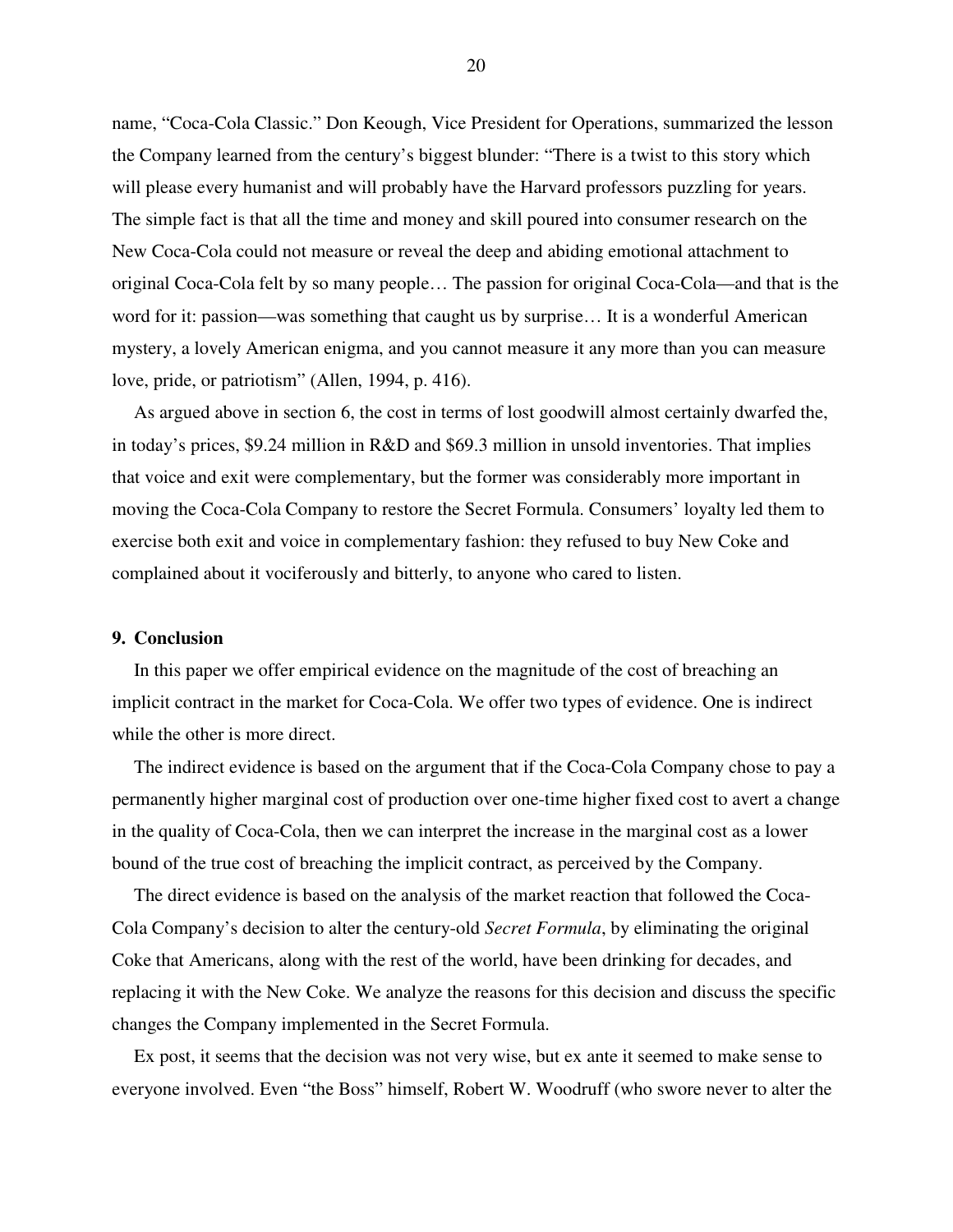Secret Formula), gave the Company his "approval" to go ahead with the formula change.

It is possible however that inside, Woodruff was not completely sure about the radical move. This speculation is based on the observation that the Coca-Cola Company's decision to eliminate the original Coke and replace it with the New Coke may have Granger-caused Woodruff's death. Consider Pendergrast's (1993, p. 356) account based on his interview with Roberto Goizueta:

"Over the Christmas holidays of 1984, Roberto Goizueta, Don Keough, Brian Dyson, and Ike Herbert decided unanimously to change the world's best known product just short of its hundredth anniversary. First, however, they needed the Boss's [Robert W. Woodruff's] blessing... On New Year's Day, Goizueta made the pilgrimage down to Ichauway. Alone with the old man, the Cuban CEO kept his story short and simple, reviewing the rationale for the formula modification—dwindling market share coupled with a superior new taste. In the end, Woodruff agreed, convinced that Goizueta was right and that tastes had shifted. It was more important that Coca-Cola be the best-tasting drink in the world than to cling to an outmoded formula. Strangely, though, the Boss couldn't eat his dinner that night. The next morning, he refused his customary huge breakfast. An era was ending, and Robert Woodruff would end his life with it. The Boss demonstrated the remarkable power of his will one last time. He simply stopped eating."

Woodruff died on March 7, 1985 at the age of 95, about a month before the official introduction of the New Coke. Had he lived three more months, he would see that the New Coke was perhaps (as some have argued) one of the smartest marketing stunts ever employed by a corporation, and that "the real thing" is still here.

While we recognize that this is a case study, we believe that it is an important case study because the Coca-Cola Company is one of the largest, most successful and recognized products, and among the most valuable brands, in the world. Based on our findings, we can speculate that similar implicit contracts might exist in the context of other consumer products characterized by loyal customers with strong attachment. In such cases, the cost of breaching the implicit contract might be as substantial as in the case of Coca-Cola. Future studies could explore the existence of such implicit contracts.

Modern internet technologies and the new social media outlets are dramatically reducing the cost of voice while making it potentially far more effective, primarily because of the speed and the breadth in which voice can spread through the internet and through social media outlets. This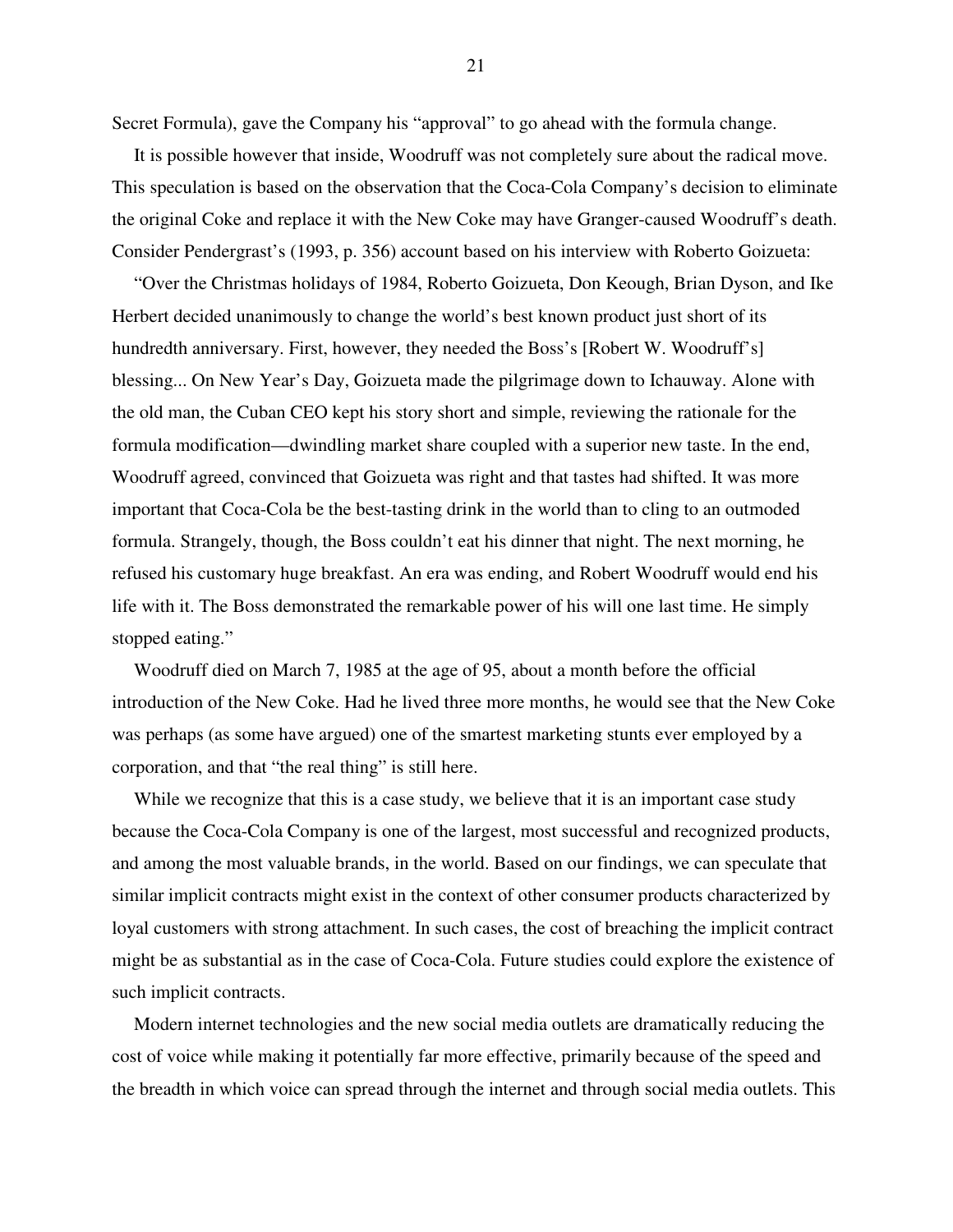suggests that in future, we shall see a greater use of voice in similar circumstances. The increased availability of the social media data (e.g., tweets data used by Gans, et al 2017) will offer new avenues and opportunities for future research on implicit contracts, and on voice, exit, and loyalty.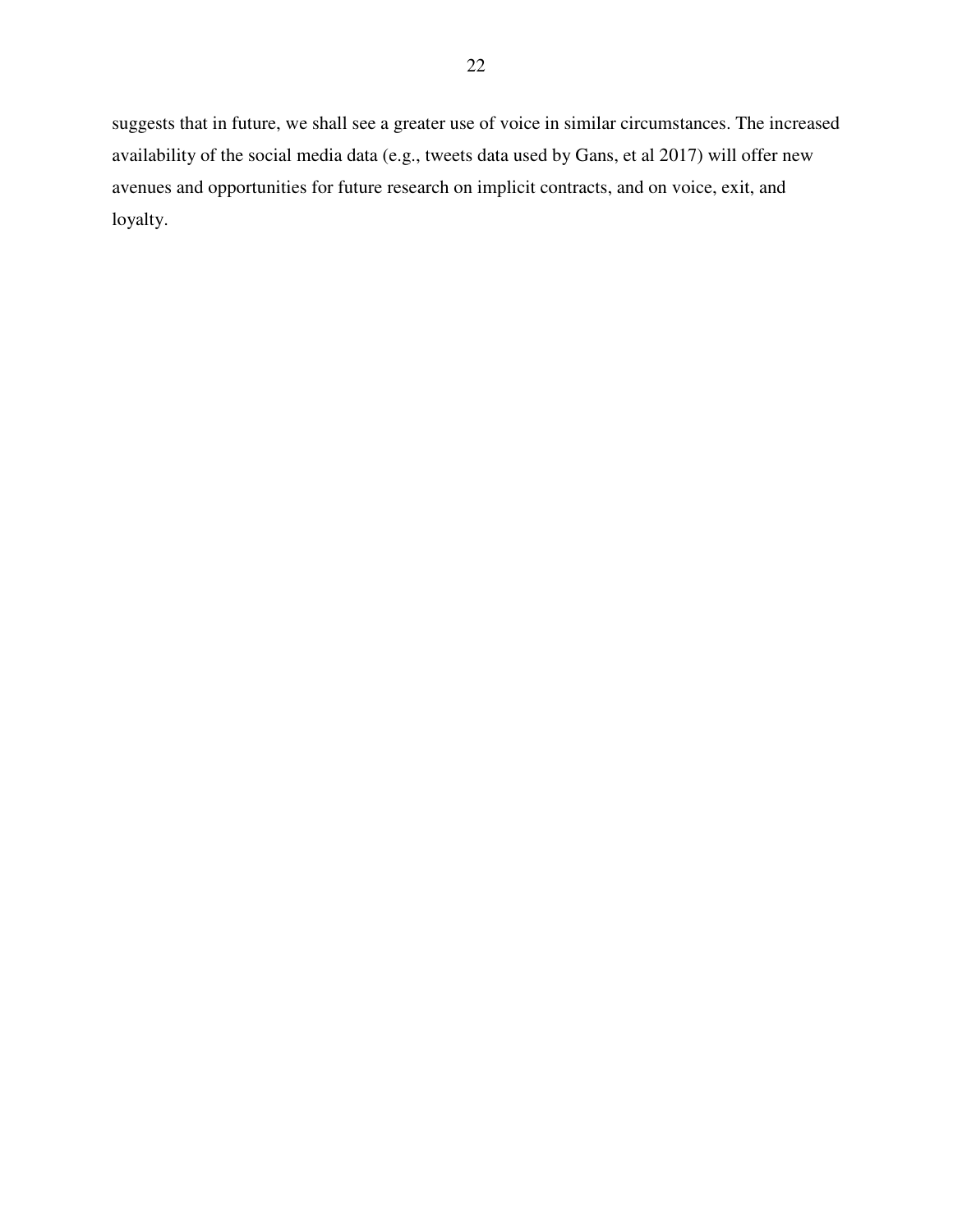#### **References**

- Allen, Frederick (1994), *Secret Formula: How Brilliant Marketing and Relentless Salesmanship Made Coca-Cola the Best-Known Product in the World* (New York, NY: Harper Business).
- Álvarez, Luis J., Emmanuel Dhyne, Marco Hoeberichts, Claudia Kwapil, Hervé Le Bihan, Patrick Lünnemann, Fernando Martins, Roberto Sabbatini, Harald Stahl, Philip Vermeulen, and Jouko Vilmunen (2006), "Sticky Prices in the Euro Area," *Journal of the European Economic Association* 4, 575–584.
- Amirault, David, Carolyn Kwan, and Gordon Wilkinson (2004), "A Survey of the Price-Setting Behavior of Canadian Companies," *Bank of Canada Review* (Winter 2004–2005), 29–40.
- Anderson, Eric T. and Duncan I. Simester (2010), "Price Stickiness and Customer Antagonism," *Quarterly Journal of Economics* 125(2), 729–765.
- Apel, M., R. Friberg,, and K. Hallsten, K. (2005), "Microfoundations of Macroeconomic Price Adjustment: Survey Evidence from Swedish Firms," *Journal of Money, Credit and Banking* 37, 313–338.
- Baker, George, Robert Gibbons, and Kevin J. Murphy (2002), "Relational Contracts and the Theory of the Firm," *Quarterly Journal of Economics* 117, 39–84.
- Ball, Laurence and David Romer (2003), "Inflation and the Informativeness of Prices," *Journal of Money, Credit, and Banking* 35, 177–196.
- Banerjee, Abhijit and Rohini Somanathan (2001), "A Simple Model of Voice," *Quarterly Journal of Economics* 116, 189–227.
- Beard, Randolph, Jeffrey Macher, and John Mayo (2015) "Can You Hear Me Now? Exit, Voice and Loyalty under Increasing Competition," *Journal of Law and Economics* 58(3), 717–745.
- Bils, Mark (1989), "Pricing in a Customer Market," *Quarterly Journal of Economics* 104, 699– 718.
- Blanding, Michael (2010), *The Coke Machine: the Dirty Truth behind the World's Favorite Soft Drink* (New York, NY: Avery-Penguin Group).
- Blinder, A.S. (1991), "Why Are Prices Sticky? Preliminary Results from an Interview Study," *American Economic Review* 81(2), 89–100.
- Blinder, A.S. (1994), "On Sticky Prices: Academic Theories Meet the Real World," in N.G. Mankiw, Ed., *Monetary Policy* (Chicago, IL: NBER and the University of Chicago Press), pp. 117–154.
- Blinder, A.S., E.D. Canetti, D.E. Lebow and J.B. Rudd (1998), *Asking about Prices* (New York, NY: Russell-Sage Foundation).
- Cabral, Luís (2000), "Stretching Firm and Brand Reputation," *Rand Journal of Economics* 31, 658–673.
- Caplin, Andrew (1993), "Individual Inertia and Aggregate Dynamics," in *Optimal Pricing, Inflation, and the Cost of Price Adjustment,* E. Sheshinski and Y. Weiss, eds. (Cambridge, MA: The MIT Press), pp. 19–45.
- Carlton, Dennis (1979), "Contracts, Price Rigidity, and Market Equilibrium," *Journal of Political Economy* 87(5), 1034–1062.
- Carlton, Dennis (1989), "The Theory and the Facts of How Markets Clear: Is Industrial Organization Valuable for Understanding Macroeconomics?" in Richard Schmalensee and Robert D. Willig (Eds.), *Handbook of Industrial Organization, Volume 1* (Amsterdam: North Holland, 1989), pp. 909–946.
- Collins, Glenn (1995), "Ten Years Later, Coca-Cola Laughs at 'New Coke'," *New York Times*, April 11, 1995, Business Day Section, p. C4.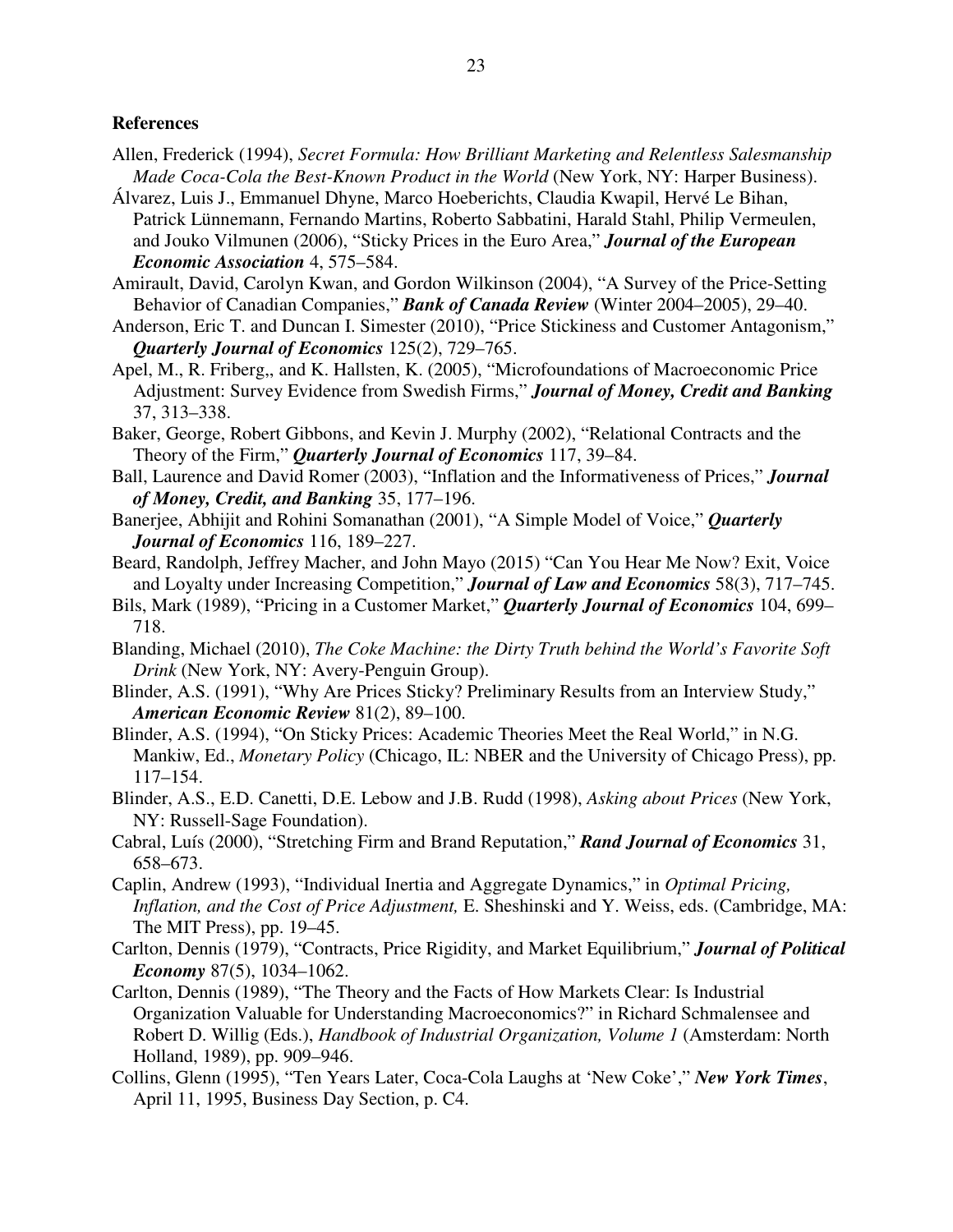- Dhyne, Emmanuel, Luis J. Álvarez, Hervé Le Bihan, Giovanni Veronese, Daniel Dias, Johannes Hoffmann, Nicole Jonker, Patrick Lünnemann, Fabio Rumler, and Jouko Vilmunen (2006), "Price Changes in the Euro Area and the United States: Some Facts from Individual Consumer Price Data," *Journal of Economic Perspectives* 20, 171–192.
- Dubow, J. and N. Childs (1998), "New Coke, Mixture Perception, and the Flavor Balance Hypothesis," *Journal of Business Research* 43, 147–155.
- Fabiani, Silvia, Martine Druant, Ignacio Hernando, Claudia Kwapil, Bettina Landau, Claire Loupias, Fernando Martins, Thomas Y. Mathä, Roberto Sabbatini, Harald Stahl and Ad C. J. Stokman (2005), "The Pricing Behaviour of Firms in the Euro Area: New Survey Evidence," ECB Working Paper Number 535.
- Fabiani, S., C. Loupias, F. Martins, and R. Sabbatini (2007), "Introduction," in: Fabiani et al. (Eds.), Pricing Decisions in the Euro Area—How Firms Set Prices and Why (New York, NY: Oxford University Press).
- Fehr, Ernst and Simon Gächter (2000), "Fairness and Retaliation: the Economics of Reciprocity," *Journal of Economic Perspectives* 14(3), 159–181.
- Fisher, Anne B. (1985), "Coke's Brand Loyalty Lesson," *Fortune*, August 1985, 44–46.
- Friedman, Milton (1962), *Capitalism and Freedom* (Chicago, IL: University of Chicago Press).
- Gans, Joshua S., Avi Goldfarb, and Mara Lederman (2017), "Exit, Tweets, and Loyalty," NBER Working Paper, No. 23046.
- Gelb, B. and G. Gelb (1986), "New Coke's Fizzle Lessons for the Rest of Us," *Sloan Management. Review* 28(1), 71–76.
- Godley, Andrew C. (2013), "Entrepreneurial Opportunities, Implicit Contracts, and Market Making for Complex Consumer Goods," *Strategic Entrepreneurship Journal* 7(4), 373–287.
- Gordon, Robert (1981), "Output Fluctuation and Gradual Price Adjustment," *Journal of Economic Literature* 19, 493–530.
- Gordon, Robert (1990), "What Is New-Keynesian Economics?" *Journal of Economic Literature*  28, 1115–1171.
- Gottfries, N. (1991), "Customer Markets, Credit Market, Imperfections and Real Price Rigidity," *Economica* 58, 317–323.
- Greenslade, Jennifer and Miles Parker (2008), "Price-Setting Behaviour in the United Kingdom," *Bank of England Quarterly Bulletin* (Q4), 404–415.
- Hall, S., M. Walsh, and A. Yates (1996), "How Do U.K. Companies Set Prices?" *Bank of England Quarterly Bulletin*, May, 180–192.
- Hall, S., M. Walsh, and A. Yates (2000), "Are UK Companies' Prices Sticky?" *Oxford Economic Papers* 52(3), 425–446.
- Helper, Susan, and Rebecca Henderson (2014), "Management Practices, Relational Contracts, and the Decline of General Motors," *Journal of Economic Perspectives* 28(1), 49–72.
- Hirschman, Albert (1970), *Exit, Voice, and Loyalty: Responses to Decline in Firms, Organizations, and States* (Cambridge, MA: Harvard University Press).
- Hollie, Pamela G. (1985), "Fans of 'Old' Coke Wouldn't Give Up," *New York Times***,** July 12, 1985. Available at: http://www.nytimes.com/1985/07/12/business/fans-of-old-coke-wouldn-tgive-up.html, accessed on December 15, 2013.
- Horowitz, Roger (2016), *Kosher USA: How Coke Became Kosher and Other Tales of Modern Food* (New York, NY: Columbia University Press).
- Kahn, E.J., Jr. (1969), *Robert Winship Woodruff* (Atlanta, GA: The Coca-Cola Company).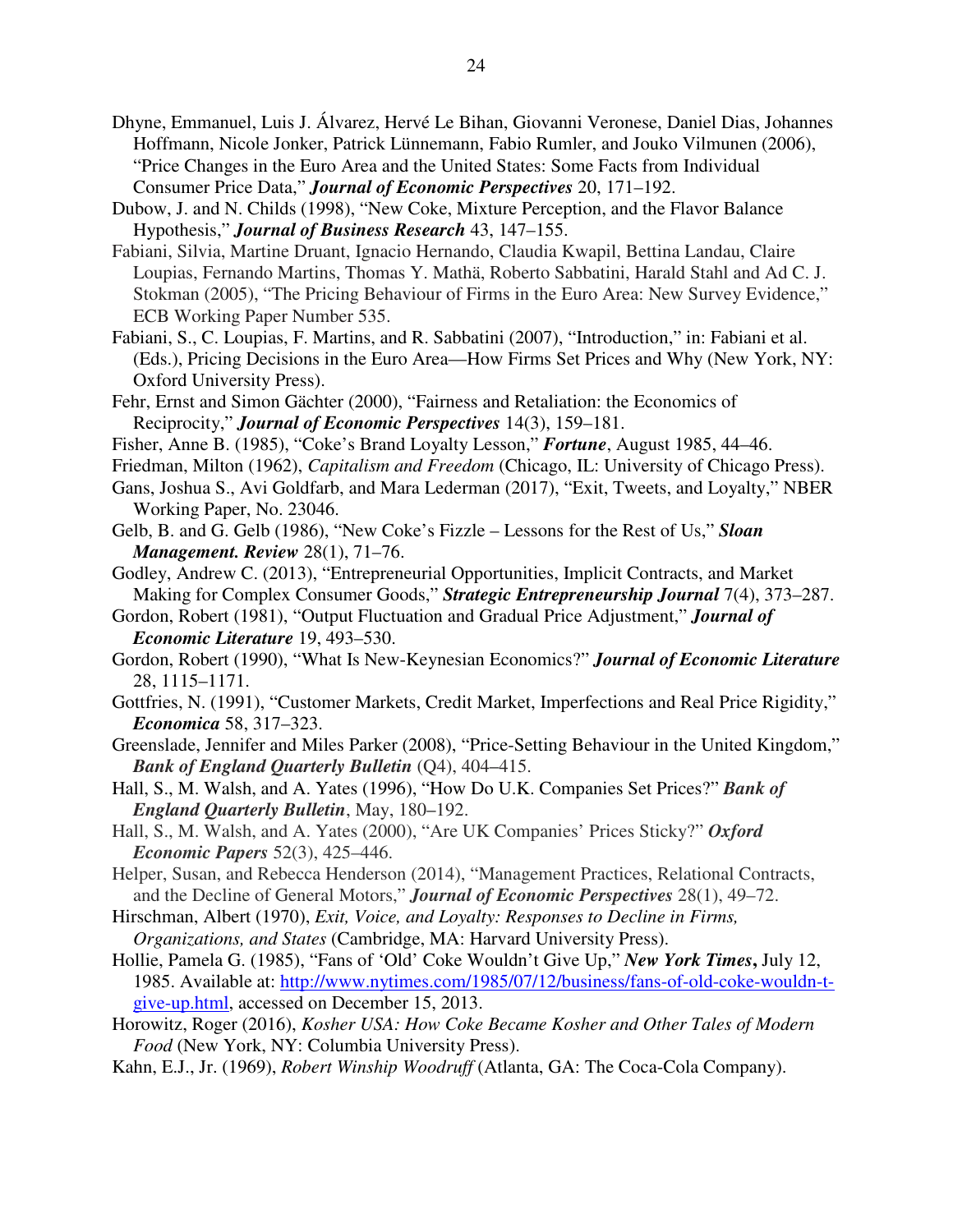- Kahneman, Daniel, Jack Knetsch, and Richard Thaler (1986), "Fairness as a Constraint on Profit Seeking: Entitlements in the Market," *American Economic Review* 76, 728–741.
- Klein, Benjamin and Keith B. Leffler (1981), "The Role of Market Forces in Assuring Contractual Performance," *Journal of Political Economy* 89, 615–641.
- Klenow, Pete and B.A. Malin (2011), "Microeconomic Evidence on Price-Setting," in B. Friedman and M. Woodford (Eds.), *Handbook of Monetary Economics* (New York, NY: North Holland), pp. 231–284.
- Kleshchelski, Isaac, and Nicolas Vincent (2009), "Market Share and Price Rigidity," *Journal of Monetary Economics* 56 (2009) 344–352.
- Knotek, Edward S., II (2008), "Convenient Prices, Currency and Nominal Rigidity: Theory with Evidence from Newspaper Prices," *Journal of Monetary Economics* 55, 1303–1316.
- Knotek, Edward S., II (2011), "Convenient Prices and Price Rigidity: Cross-Section Evidence," *Review of Economics and Statistics* 93(3), 1076–1086.
- Leahy, John (2011), "A Survey of New Keynesian Theories of Aggregate Supply and their Relation to Industrial Organization," *Journal of Money, Credit and Banking* 43, 87–110.
- Lee, M., J. Lee and W. Kamakura (1996), "Consumer Evaluations of Line Extensions: a Conjoint Analysis," *Advances in Consumer Research* 23, 289–295.
- Levin, Jonathan (2003), "Relational Incentive Contracts," *American Economic Review* 93, 835– 847.
- Levy, Daniel and Frank Smets (2010), "Price Setting and Price Adjustment in Some European Union Countries: Introduction to the Special Issue," *Managerial and Decision Economics* 31, 63–66.
- Levy, Daniel and Andrew T. Young (2004), "'The Real Thing:' Nominal Price Rigidity of the Nickel Coke, 1886–1959," *Journal of Money Credit and Banking* 36, 765–799.
- Nakamura, Emi and Jón Steinsson (2011), "Price Setting in Forward-Looking Customer Markets," *Journal of Monetary Economics* 58, 220–233.
- Okun, Arthur (1981), *Prices and Quantities: a Macroeconomic Analysis* (Washington, DC: The Brookings Institution).
- Paciello, Luigi, Andrea Pozzi, and Nicholas Trachter (2019), "Price Dynamics with Customer Markets," *International Economic Review* 60(1), 1–34.
- Pendergrast, Mark (1993), *For God, Country and Coca-Cola: The Unauthorized Biography of the Great American Soft Drink and the Company that Makes It* (New York, NY: Simon and Schuster).
- Phelps, E. and S. Winter (1970), "Optimal Price Policy under Atomistic Competition," in: Phelps, E. (Ed.), Microeconomic Foundations of Employment and Inflation Theory (New York, New York: Norton).
- Pierce, W. David (1987), "Which Coke Is It? Social Influence in the Marketplace," *Psychological Reports* 60, 279–286.
- Pierce, W. David and Terry W. Belke (1988), "Stimulus Control of Consumer Opinion by Brand Names: a Social Conditioning Analysis," *Psychological Record* 38, 227–236.
- Romer, David (1993), "The New Keynesian Synthesis," *Journal of Economic Perspectives* 7,  $5 - 22.$
- Rotemberg, Julio (1987), "The New Keynesian Microfoundations," *NBER Macroeconomics Annual*, 69–104.
- Rotemberg, Julio (2005) "Customer Anger at Price Increases, Changes in the Frequency of Price Adjustment and Monetary Policy," *Journal of Monetary Economics* 52, 829–852.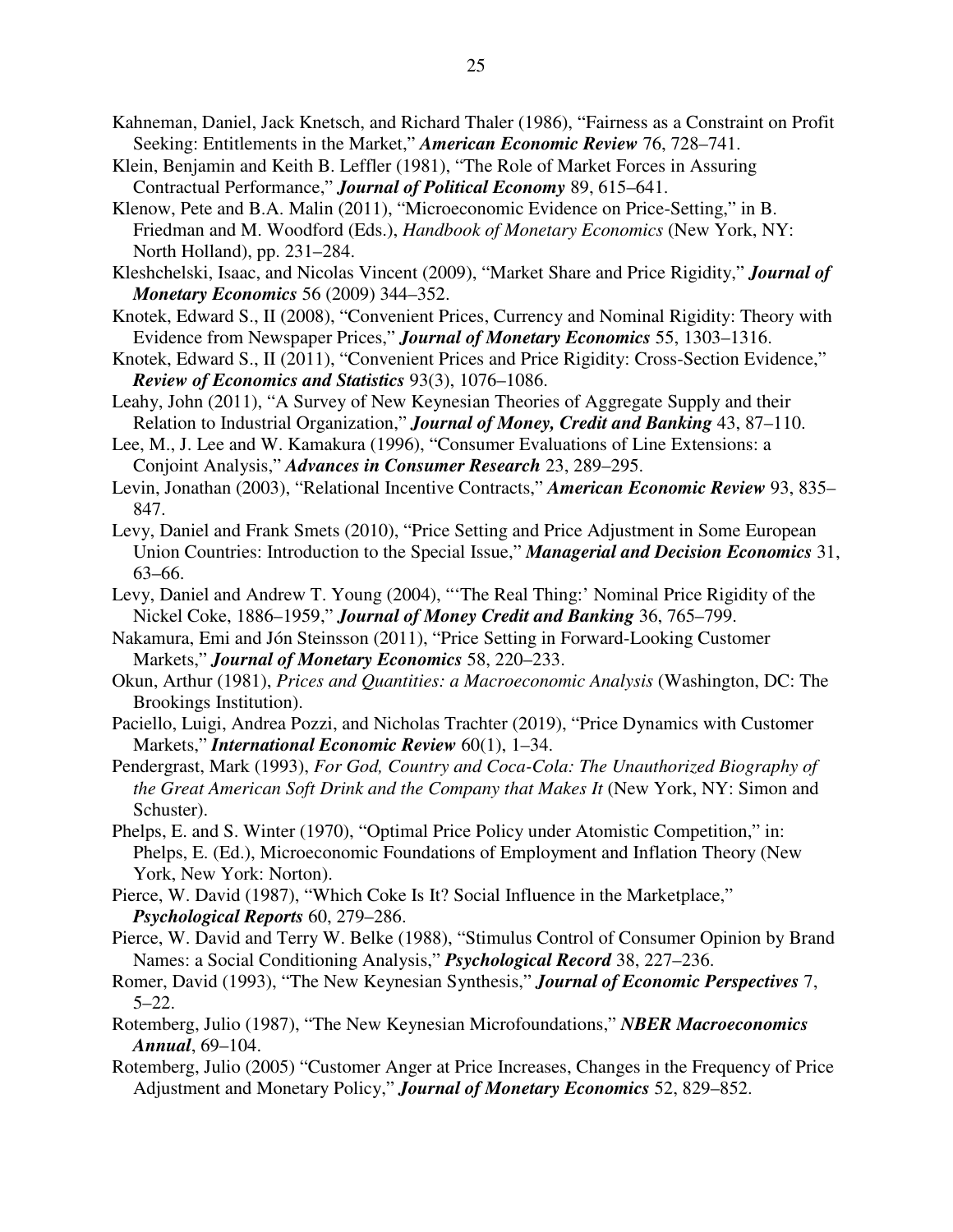- Rotemberg, Julio (2011), "Fair Pricing," *Journal of the European Economic Association* 9, 952–981.
- Schaeffer, R., and W. Bateman (1985) "The Formula for Coca-Cola: The Old ... The New," The Cola Call 4–6 (Coca-Cola Company Archives).
- Schindler, Robert (1992), "The Real Lesson of New Coke: the Value of Focus Groups for Predicting the Effects of Social Influence," *Marketing Research* 4, 22–27.
- Shapiro, Carl (1983), "Premiums for High Quality Products as Returns to Reputations," *Quarterly Journal of Economics* 98, 659–680.
- Small, Ian, and Tony Yates (1999), "What Makes Prices Sticky? Some Survey Evidence for the United Kingdom," *Bank of England Quarterly Bulletin* (August), 262–271.
- Snir, A., H. Chen, and D. Levy (2018), "Zero-Ending Prices, Cognition, and Price Rigidity," manuscript.
- Söderberg, Johan (2011), "Customer Markets and the Welfare Effects of Monetary Policy," *Journal of Monetary Economics* 58, 206–219.
- Tadelis, Steven (1999), "What's in a Name? Reputation as a Tradeable Asset," *American Economic Review* 89(3), 548–563.
- Telser, L.G. (1964), "Advertising and Competition," *Journal of Political Economy* 72, 537–562.
- Telser, L.G. (1980), "A Theory of Self-Enforcing Agreements," *Journal of Business* 53, 27–44.
- Tyran, Jean-Robert and Dirk Engelman (2005), "To Buy or Not to Buy? An Experimental Study of Consumer Boycotts in Retail Markets," *Economica* 72, 1–16.
- Verhelst, Benjamin and Dirk Van den Poel (2012), "Implicit Contracts and Price Stickiness: Evidence from Customer-Level Scanner Data," Working Paper No. 2012/776, Faculty of Economics, Ghent University.
- Weiss, Yoram (1993), "Inflation and Price Adjustment: a Survey of Findings from Micro-Data," in *Optimal Pricing, Inflation, and the Cost of Price Adjustment,* E. Sheshinski and Y. Weiss, eds. (Cambridge, MA: The MIT Press), pp. 3–17.
- Willis, Jonathan (2003), "Implications of Structural Changes in the U.S. Economy for Pricing Behavior and Inflation Dynamics," *Federal Reserve Bank of Kansas City Review* 1<sup>st</sup> Quarter, 5–27.
- Wolman, Alex (2007), "The Frequency and Costs of Individual Price Adjustment: A Survey," *Managerial and Decision Economics* 28, 531–552.
- Young, Andrew and Daniel Levy (2014), "Explicit Evidence of an Implicit Contract," *Journal of Law, Economics, & Organization* 30(4), 804–832.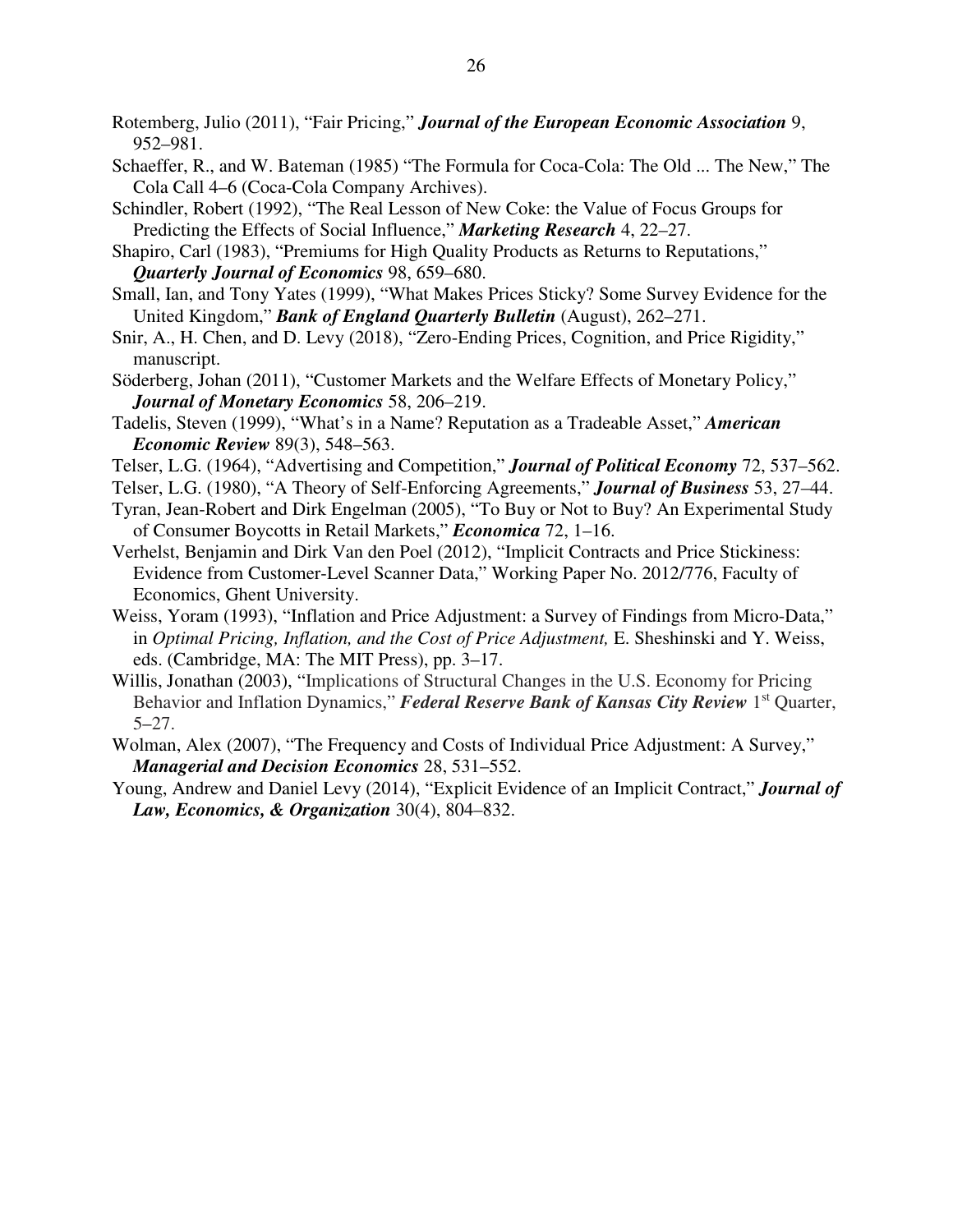

Figure 1. Retail Price of 6 1/2 oz Coca-Cola vs Retail Prices of Other Foodstuff, 1890–1957

Measurement Units: Coca-Cola (\$/6.5oz), Milk Delivered (\$/Qt), Coffee (\$/Lb), Butter (\$/Lb), Sugar (\$/Lb), Bacon (\$/Lb), and Potatoes (\$/10 Lb). Source: *Historical Statistics of the United States: Colonial Times to 1970*, 1989 Edition.

Source: Levy and Young (2004), p. 770.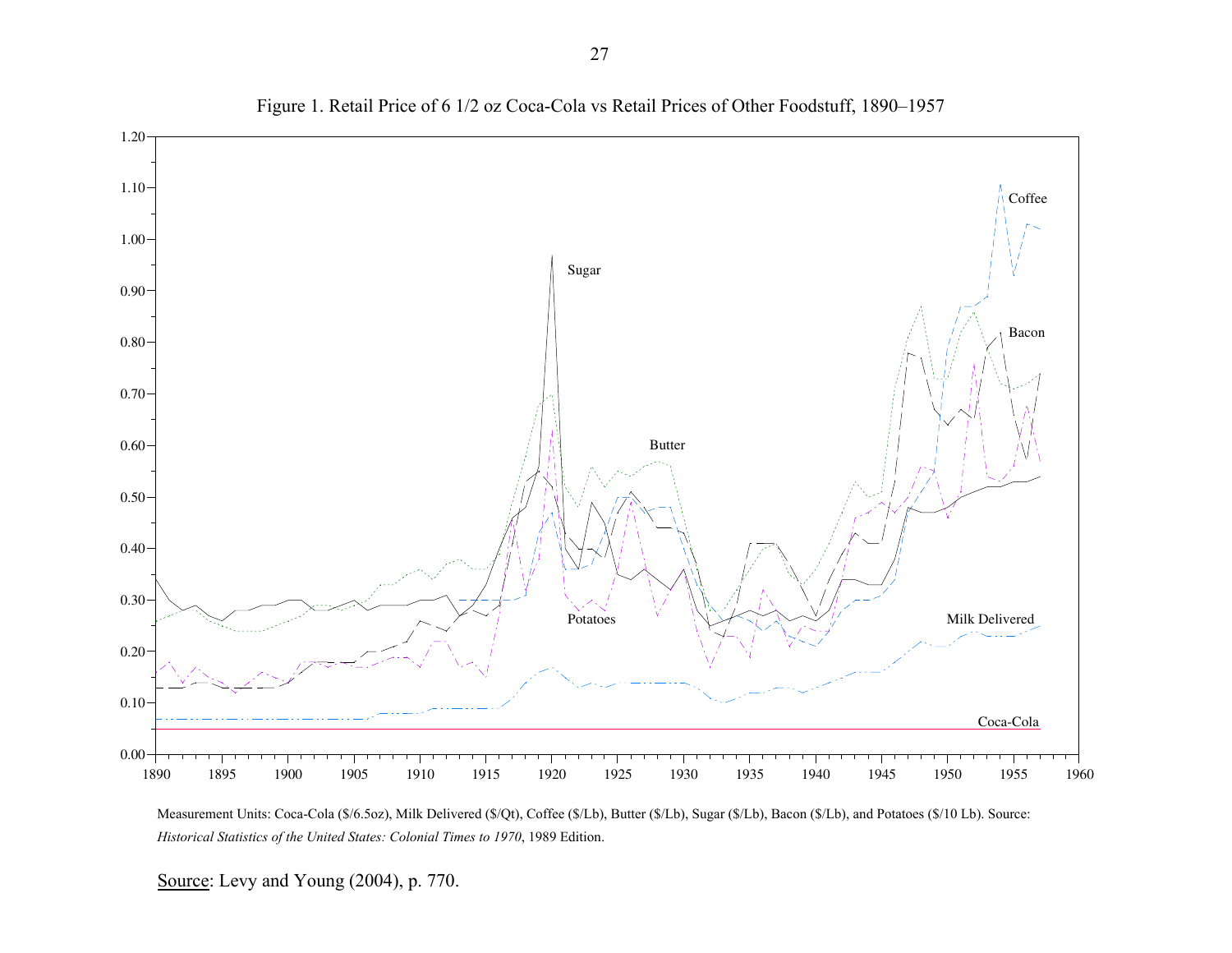



Source: Levy and Young (2004), p. 772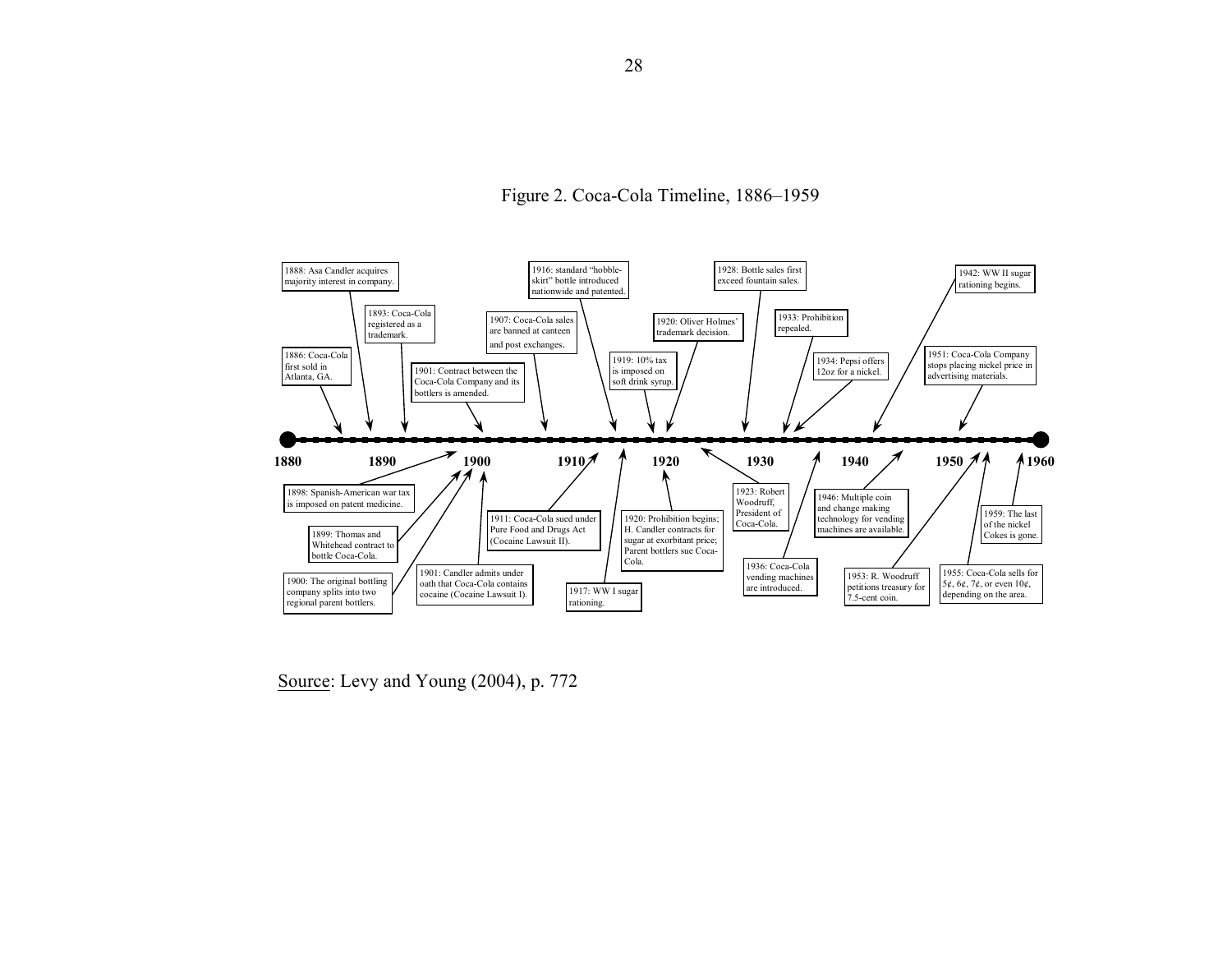

Figure 3. Total gallons of Coca-Cola syrup sold, US and Foreign, 1890-1939

Source: "Sales 1886 through 1939," Internal Document, Coca-Cola Company Archive.